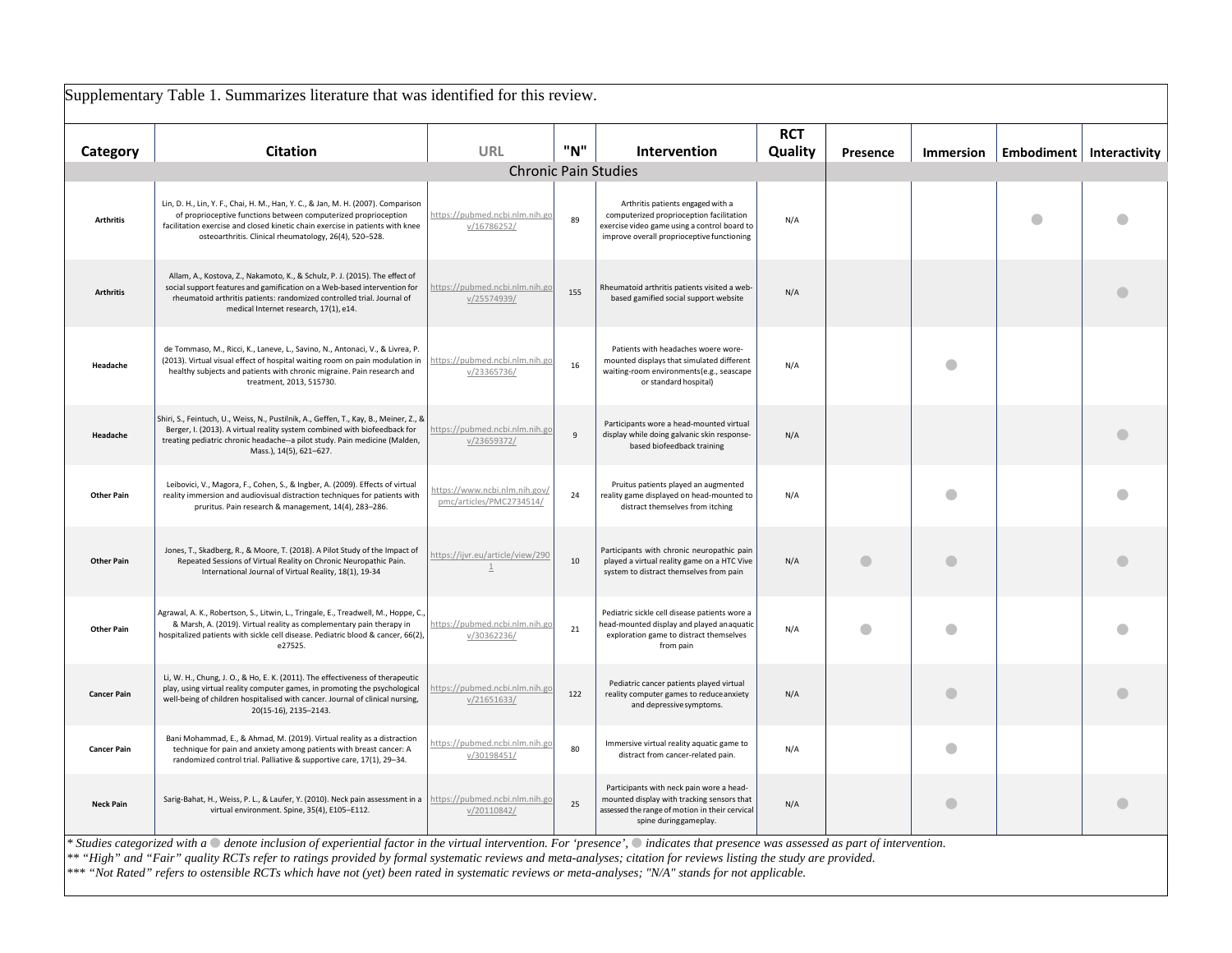| Category             | <b>Citation</b>                                                                                                                                                                                                                                                                                                                                                                                                               | <b>URL</b>                                    | "N"            | Intervention                                                                                                                                                                                     | <b>RCT</b><br>Quality | Presence | <b>Immersion</b> |   | Embodiment   Interactivity |
|----------------------|-------------------------------------------------------------------------------------------------------------------------------------------------------------------------------------------------------------------------------------------------------------------------------------------------------------------------------------------------------------------------------------------------------------------------------|-----------------------------------------------|----------------|--------------------------------------------------------------------------------------------------------------------------------------------------------------------------------------------------|-----------------------|----------|------------------|---|----------------------------|
|                      |                                                                                                                                                                                                                                                                                                                                                                                                                               | <b>Chronic Pain Studies</b>                   |                |                                                                                                                                                                                                  |                       |          |                  |   |                            |
| <b>Neck Pain</b>     | Sarig Bahat, H., Weiss, P. L., Sprecher, E., Krasovsky, A., & Laufer, Y. (2014).<br>Do neck kinematics correlate with pain intensity, neck disability or with fear<br>of motion?. Manual therapy, 19(3), 252-258.                                                                                                                                                                                                             | https://pubmed.ncbi.nlm.nih.go<br>V/24291364/ | 25             | Participants with neck pain wore a head-<br>mounted display with tracking sensors that<br>assessed the range of motion in their cervical<br>spine duringgameplay.                                | N/A                   |          |                  |   |                            |
| <b>Neck Pain</b>     | Sarig Bahat, H., Takasaki, H., Chen, X., Bet-Or, Y., & Treleaven, J. (2015).<br>Cervical kinematic training with and without interactive VR training for<br>chronic neck pain - a randomized clinical trial. Manual therapy, 20(1),<br>$68 - 78.$                                                                                                                                                                             | https://pubmed.ncbi.nlm.nih.go<br>v/25066503/ | 32             | Participants with neck pain wore a head-<br>mounted display with tracking sensors to<br>play cervical kinematic training games.                                                                  | <b>High</b> [64]      |          | a                |   |                            |
| <b>Neck Pain</b>     | Harvie, D. S., Broecker, M., Smith, R. T., Meulders, A., Madden, V. J., &<br>Moseley, G. L. (2015). Bogus visual feedback alters onset of movement-<br>evoked pain in people with neck pain. Psychological science, 26(4),<br>385-392.                                                                                                                                                                                        | https://pubmed.ncbi.nlm.nih.go<br>v/25691362/ | 24             | Participants with neck pain wore a head-<br>mounted display with tracking sensors that<br>measured the range of motion in their necks<br>while exploring avirtual environment.                   | <b>High</b> [64]      |          |                  |   |                            |
| <b>Neck Pain</b>     | Rezaei, I., Razeghi, M., Ebrahimi, S., Kayedi, S., Rezaeian Zadeh, A. (2019). A<br>Novel Virtual Reality Technique (Cervigame®) Compared to Conventional<br>Proprioceptive Training to Treat Neck Pain: A Randomized Controlled Trial.<br>Journal of Biomedical Physics and Engineering, 9(3), 355-366. doi:<br>10.31661/jbpe.v0i0.556                                                                                        | https://pubmed.ncbi.nlm.nih.go<br>v/31341881/ | 44             | Participants with neck pain wore a head<br>mounted display to play "Cervigame" -<br>virtual reality proprioceptive training.                                                                     | N/A                   |          | O                |   |                            |
| <b>CRPS</b>          | Sato, K., Fukumori, S., Matsusaki, T., Maruo, T., Ishikawa, S., Nishie, H.,<br>Takata, K., Mizuhara, H., Mizobuchi, S., Nakatsuka, H., Matsumi, M., Gofuku,<br>A., Yokoyama, M., & Morita, K. (2010). Nonimmersive virtual reality mirror<br>visual feedback therapy and its application for the treatment of complex<br>regional pain syndrome: an open-label pilot study. Pain medicine (Malden,<br>Mass.), 11(4), 622-629. | https://pubmed.ncbi.nlm.nih.go<br>v/20202141/ | 5              | Participants with CRPS wore a custom glove<br>with sensors on their non affected limb. The<br>data from the glove created a real-time<br>computer simulation of their affected limb.             | N/A                   |          |                  |   |                            |
| <b>CRPS</b>          | Jeon, B., Cho, S., & Lee, J. H. (2014). Application of virtual body swapping to<br>patients with complex regional pain syndrome: a pilot study.<br>Cyberpsychology, behavior and social networking, 17(6), 366-370.                                                                                                                                                                                                           | nttps://pubmed.ncbi.nlm.nih.go<br>v/24892199/ | 10             | Participants with CRPS looked through a<br>head-mounted display to see a human figure<br>posing. Participants were asked to copy the<br>figure's posture.                                        | N/A                   |          |                  | O |                            |
| <b>CRPS</b>          | Won, A. S., Tataru, C. A., Cojocaru, C. M., Krane, E. J., Bailenson, J. N.,<br>Niswonger, S., & Golianu, B. (2015). Two Virtual Reality Pilot Studies for the<br>Treatment of Pediatric CRPS. Pain medicine (Malden, Mass.), 16(8), 1644-<br>1647.                                                                                                                                                                            | https://pubmed.ncbi.nlm.nih.go<br>v/25930099/ | $\overline{2}$ | Pediatric CRPS patients wore a head-<br>mounted display and controlled a 1st person<br>avatar to complete target-hitting tasks, with<br>the goal of improving overall mobility.                  | N/A                   |          |                  |   |                            |
| <b>CRPS</b>          | Solcà, M., Ronchi, R., Bello-Ruiz, J., Schmidlin, T., Herbelin, B., Luthi, F.,<br>Konzelmann, M., Beaulieu, J. Y., Delaquaize, F., Schnider, A., Guggisberg, A.<br>G., Serino, A., & Blanke, O. (2018). Heartbeat-enhanced immersive virtual<br>reality to treat complex regional pain syndrome. Neurology, 91(5), e479-<br>e489.                                                                                             | nttps://pubmed.ncbi.nlm.nih.go<br>v/29980635/ | 48             | Participants with CRPS wore a head-<br>mounted display and observed a virtual<br>depiction of their affected limb, which<br>flashed synchronously or asynchronously<br>with their heartbeat.     | N/A                   |          |                  |   |                            |
| Musculoskeletal Pain | Sveistrup, H., McComas, J., Thornton, M., Marshall, S., Finestone, H.,<br>McCormick, A., Babulic, K., & Mayhew, A. (2003). Experimental studies of<br>virtual reality-delivered compared to conventional exercise programs for<br>rehabilitation. Cyberpsychology & behavior : the impact of the Internet,<br>multimedia and virtual reality on behavior and society, 6(3), 245-249.                                          | nttps://pubmed.ncbi.nlm.nih.go<br>v/12855079/ | 14             | A motion capture device displayed<br>participants' movements during exercise<br>rehab in real-time on a tv screen.                                                                               | N/A                   |          |                  |   |                            |
| Musculoskeletal Pain | Jansen-Kosterink, S. M., Huis In 't Veld, R. M., Schönauer, C., Kaufmann, H.,<br>Hermens, H. J., & Vollenbroek-Hutten, M. M. (2013). A Serious Exergame for<br>Patients Suffering from Chronic Musculoskeletal Back and Neck Pain: A Pilot<br>Study. Games for health journal, 2(5), 299-307.                                                                                                                                 | https://pubmed.ncbi.nlm.nih.go<br>v/24761327/ | 10             | Participants with musculoskeltal pain wore a<br>motion capture suit and walked on a<br>treadmill to move within a non-immersive<br>ovirtual environment in hopes of improving<br>their mobility. | N/A                   |          |                  |   |                            |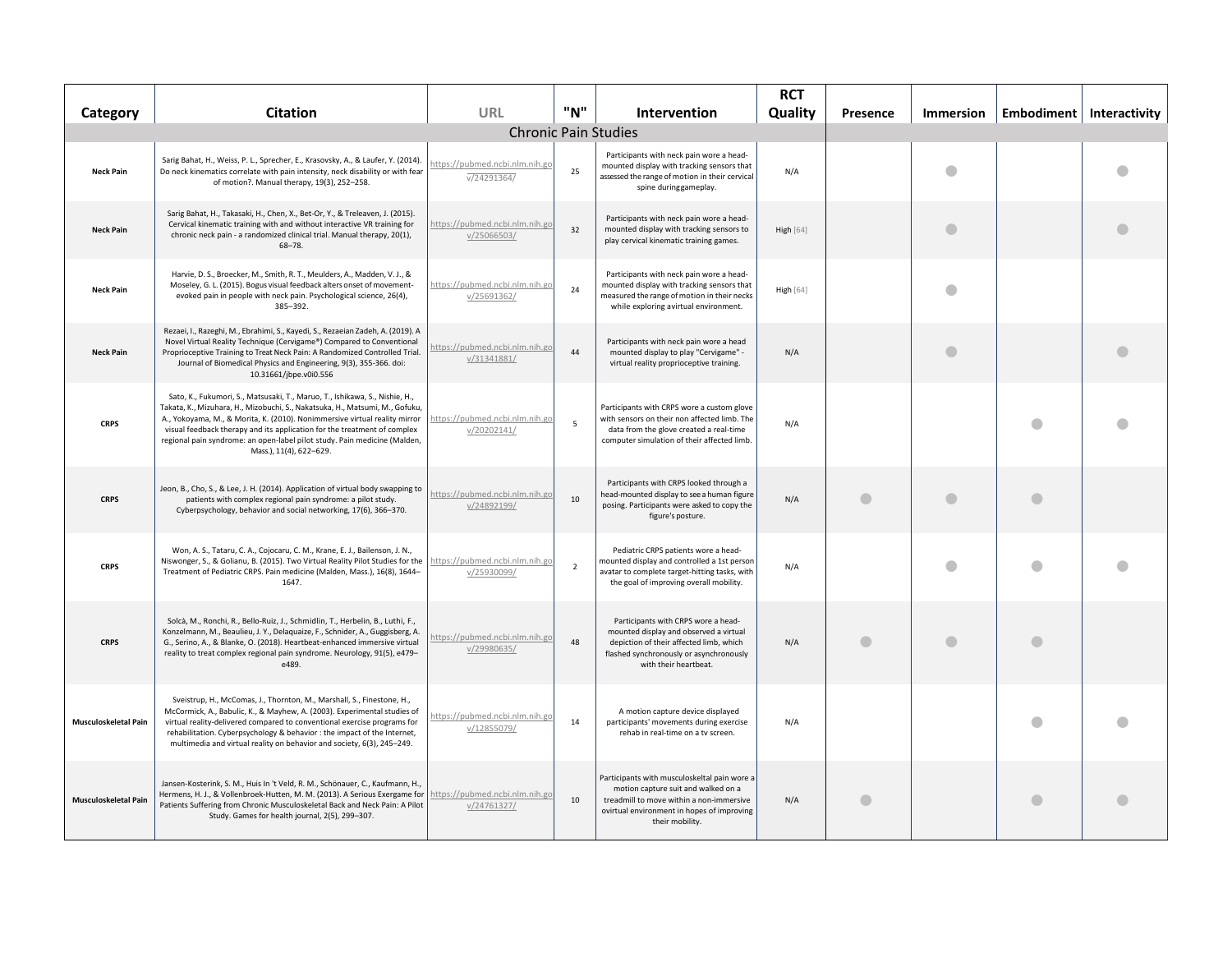| Category                | <b>Citation</b>                                                                                                                                                                                                                                                                                                                                                        | <b>URL</b>                                                | "N"            | Intervention                                                                                                                                                                                                         | <b>RCT</b><br>Quality | Presence | Immersion | Embodiment   Interactivity |  |
|-------------------------|------------------------------------------------------------------------------------------------------------------------------------------------------------------------------------------------------------------------------------------------------------------------------------------------------------------------------------------------------------------------|-----------------------------------------------------------|----------------|----------------------------------------------------------------------------------------------------------------------------------------------------------------------------------------------------------------------|-----------------------|----------|-----------|----------------------------|--|
|                         |                                                                                                                                                                                                                                                                                                                                                                        |                                                           |                | <b>Chronic Pain Studies</b>                                                                                                                                                                                          |                       |          |           |                            |  |
| Musculoskeletal Pain    | Powell, W., & Simmonds, M. J. (2014). Virtual reality and musculoskeletal<br>pain: manipulating sensory cues to improve motor performance during<br>walking. Cyberpsychology, behavior and social networking, 17(6), 390-396.                                                                                                                                          | https://pubmed.ncbi.nlm.nih.go<br>v/24892203/             | 36             | A virtual camera captured participants'<br>movements while walking on a of self-paced<br>treadmill. Their movements were projected<br>onto a screen in front of the treadmill in real-<br>time.                      | Fair [64]             |          |           |                            |  |
| Spinal Cord Injury Pain | M. Villiger et al., (2011). Virtual reality rehabilitation system for neuropathic<br>pain and motor dysfunction in spinal cord injury patients. International<br>Conference on Virtual Rehabilitation, Zurich, Switzerland, 1-4.                                                                                                                                       | https://ieeexplore.ieee.org/doo<br>ument/5971865          | $\overline{2}$ | A PC and a large-screen display showed life-<br>size virtual representations of feet and legs.<br>Spinal cord injured participants played<br>minigames using kicking motions to improve<br>their neuropathic pain.   | N/A                   |          |           |                            |  |
| Spinal Cord Injury Pain | Villiger, M., Bohli, D., Kiper, D., Pyk, P., Spillmann, J., Meilick, B., Curt, A.,<br>Hepp-Reymond, M. C., Hotz-Boendermaker, S., & Eng, K. (2013). Virtual<br>reality-augmented neurorehabilitation improves motor function and<br>reduces neuropathic pain in patients with incomplete spinal cord injury.<br>Neurorehabilitation and neural repair, 27(8), 675-683. | https://pubmed.ncbi.nlm.nih.go<br>v/23757298/             | 14             | Motion capture sensors were placed on the<br>lower limbs of participants with spinal cord<br>injury. Participants played minigames on a<br>non-immersive display by kicking their legs<br>to improve their mobility. | N/A                   |          |           |                            |  |
| Spinal Cord Injury Pain | Jordan, M., & Richardson, E. J. (2016). Effects of Virtual Walking Treatment<br>on Spinal Cord Injury-Related Neuropathic Pain: Pilot Results and Trends<br>Related to Location of Pain and at-level Neuronal Hypersensitivity. American<br>journal of physical medicine & rehabilitation, 95(5), 390-396.                                                             | nttps://pubmed.ncbi.nlm.nih.gc<br>v/26544859/             | 35             | Spinal cord injured participants underwent<br>virtual walking therapy on a 3D-videoscreen<br>to determine which types of pain benefit<br>from illusory walking.                                                      | N/A                   |          |           |                            |  |
| Spinal Cord Injury Pain | Roosink, M., Robitaille, N., Jackson, P. L., Bouyer, L. J., & Mercier, C. (2016)<br>Interactive virtual feedback improves gait motor imagery after spinal cord<br>injury: An exploratory study. Restorative neurology and neuroscience, 34(2),<br>227-235.                                                                                                             | https://www.ncbi.nlm.nih.gov/<br>pmc/articles/PMC4927914/ | $\overline{9}$ | Spinal cord injured participants wore<br>motion sensors their arm to control a<br>walking 3rd person avatar (projected on a 3D<br>screen).                                                                           | N/A                   | O        |           |                            |  |
| Spinal Cord Injury Pain | Richardson, E. J., McKinley, E. C., Rahman, A., Klebine, P., Redden, D. T., &<br>Richards, J. S. (2019). Effects of virtual walking on spinal cord injury-related<br>neuropathic pain: A randomized, controlled trial. Rehabilitation psychology,<br>$64(1)$ , 13-24.                                                                                                  | https://pubmed.ncbi.nlm.nih.go<br>v/30407030/             | 59             | Spinal cord injured participants watched a<br>3D video of legs walking from 1st-person.                                                                                                                              | Not Rated             |          |           | a                          |  |
| Fibromyalgia            | Botella, C., Garcia-Palacios, A., Vizcaíno, Y., Herrero, R., Baños, R. M., &<br>Belmonte, M. A. (2013). Virtual reality in the treatment of fibromyalgia: a<br>pilot study. Cyberpsychology, behavior and social networking, 16(3),<br>$215 - 223$ .                                                                                                                   | https://pubmed.ncbi.nlm.nih.go<br>v/23496678/             | 6              | Participants with fibromalgia underwent 10<br>sessions of cognitive behavioral therapy<br>supported by audiovisual virtual reality to<br>improve mindfullness                                                        | N/A                   |          |           |                            |  |
| Fibromyalgia            | Herrero, R., García-Palacios, A., Castilla, D., Molinari, G., & Botella, C. (2014).<br>Virtual reality for the induction of positive emotions in the treatment of<br>fibromyalgia: a pilot study over acceptability, satisfaction, and the effect of<br>virtual reality on mood. Cyberpsychology, behavior and social networking,<br>17(6), 379-384.                   | ttps://pubmed.ncbi.nlm.nih.go<br>v/24892201/              | 40             | Participants with fibromyalgia watched<br>various virtual environments being explored<br>on large projection screen to improve their<br>mood.                                                                        | N/A                   |          |           |                            |  |
| Fibromyalgia            | Garcia-Palacios, A., Herrero, R., Vizcaíno, Y., Belmonte, M. A., Castilla, D.,<br>Molinari, G., Baños, R. M., & Botella, C. (2015). Integrating virtual reality<br>with activity management for the treatment of fibromyalgia: acceptability<br>and preliminary efficacy. The Clinical journal of pain, 31(6), 564-572.                                                | nttps://pubmed.ncbi.nlm.nih.go<br>v/25551475/             | 61             | Cognitive behavioral therapy was paired<br>with virtual reality environments on a large<br>projection screen                                                                                                         | N/A                   |          |           |                            |  |
| Fibromyalgia            | Mortensen, J., Kristensen, L. Q., Brooks, E. P., & Brooks, A. L. (2015). Women<br>with fibromyalgia's experience with three motion-controlled video game<br>consoles and indicators of symptom severity and performance of activities of<br>daily living. Disability and rehabilitation. Assistive technology, 10(1), 61-66.                                           | ttps://pubmed.ncbi.nlm.nih.go<br>v/24028282/              | 15             | Patients with fibromyalgia played motion-<br>capture based video games (e.g., Wii, PS3<br>Move, Kinect) to exercise and distract<br>themselves from pain.                                                            | N/A                   |          |           |                            |  |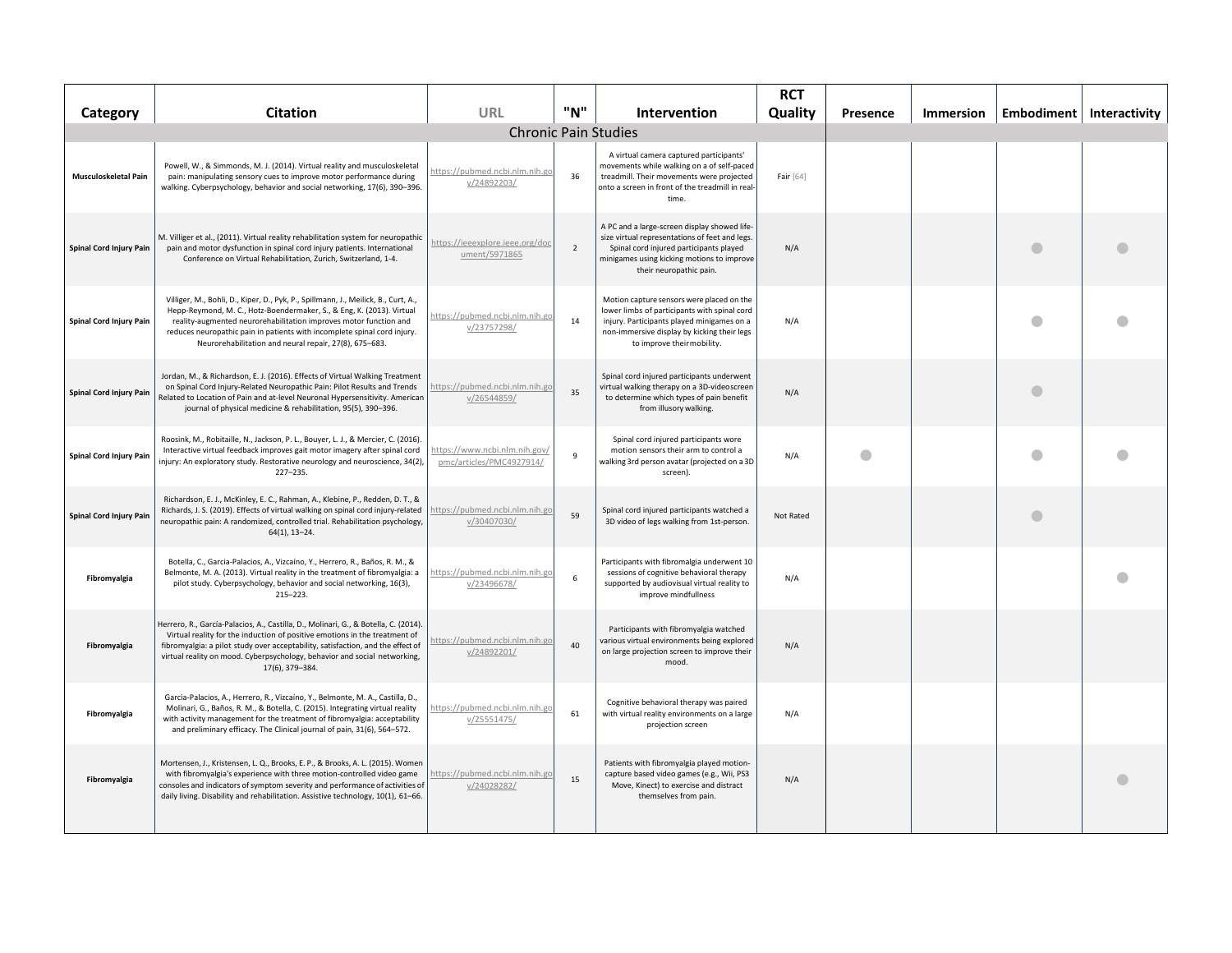| Category             | <b>Citation</b>                                                                                                                                                                                                                                                                                                                                                                                                                                                                               | <b>URL</b>                                                | "N" | Intervention                                                                                                                                                                                                  | <b>RCT</b><br>Quality | Presence | <b>Immersion</b> |   | Embodiment   Interactivity |
|----------------------|-----------------------------------------------------------------------------------------------------------------------------------------------------------------------------------------------------------------------------------------------------------------------------------------------------------------------------------------------------------------------------------------------------------------------------------------------------------------------------------------------|-----------------------------------------------------------|-----|---------------------------------------------------------------------------------------------------------------------------------------------------------------------------------------------------------------|-----------------------|----------|------------------|---|----------------------------|
|                      |                                                                                                                                                                                                                                                                                                                                                                                                                                                                                               | <b>Chronic Pain</b>                                       |     | <b>URL</b>                                                                                                                                                                                                    |                       |          |                  |   |                            |
| Fibromyalgia         | Morris, L. D., Louw, Q. A., Grimmer, K. A., & Meintjes, E. (2015). Targeting<br>pain catastrophization in patients with fibromyalgia using virtual reality<br>exposure therapy: a proof-of-concept study. Journal of physical therapy<br>science, 27(11), 3461-3467.                                                                                                                                                                                                                          | https://www.ncbi.nlm.nih.gov/<br>pmc/articles/PMC4681926/ | 22  | Patients with fibromyalgia underwent<br>virtual reality exposure therapy, where<br>patients wore a head-mounted display and<br>watched visuals of feared exercise<br>movements to reduce pain catastrophizing | N/A                   |          |                  |   |                            |
| <b>Low Back Pain</b> | Kim, S. S., Min, W. K., Kim, J. H., & Lee, B. H. (2014). The Effects of VR-based<br>Wii Fit Yoga on Physical Function in Middle-aged Female LBP Patients.<br>Journal of physical therapy science, 26(4), 549-552.                                                                                                                                                                                                                                                                             | https://www.ncbi.nlm.nih.gov/<br>pmc/articles/PMC3996419/ | 30  | emale patients with low back pain engaged<br>in Wii Fit yoga using a balance board to<br>improve their overall physical functioning.                                                                          | Fair [62]             |          |                  | O |                            |
| <b>Low Back Pain</b> | Roosink, M., McFadyen, B. J., Hébert, L. J., Jackson, P. L., Bouyer, L. J., &<br>Mercier, C. (2015). Assessing the perception of trunk movements in military<br>personnel with chronic non-specific low back pain using a virtual mirror.<br>PloS one, 10(3), e0120251.                                                                                                                                                                                                                       | https://pubmed.ncbi.nlm.nih.go<br>v/25799009/             | 30  | Participants with low back pain did trunk<br>exercises while wearing a motion capture<br>suit and watching a virtual avatar copy their<br>movements in realtime on a screen.                                  | N/A                   |          |                  |   |                            |
| <b>Low Back Pain</b> | Thomas, J. S., France, C. R., Applegate, M. E., Leitkam, S. T., & Walkowski, S.<br>(2016). Feasibility and Safety of a Virtual Reality Dodgeball Intervention for<br>Chronic Low Back Pain: A Randomized Clinical Trial. The journal of pain :<br>official journal of the American Pain Society, 17(12), 1302-1317.                                                                                                                                                                           | https://pubmed.ncbi.nlm.nih.go<br>v/27616607/             | 52  | Participants with low back pain underwent a<br>3D-TV dodgeball intervention to elicit<br>graded increases in lumbar spine flexion<br>while reducing expectations of fear.                                     | <b>High</b> [62]      |          |                  |   |                            |
| <b>Low Back Pain</b> | Yilmaz Yelvar, G. D., Çırak, Y., Dalkılınç, M., Parlak Demir, Y., Guner, Z., &<br>Boydak, A. (2017). Is physiotherapy integrated virtual walking effective on<br>pain, function, and kinesiophobia in patients with non-specific low-back<br>pain? Randomised controlled trial. European spine journal : official<br>publication of the European Spine Society, the European Spinal Deformity<br>Society, and the European Section of the Cervical Spine Research Society,<br>26(2), 538-545. | https://pubmed.ncbi.nlm.nih.go<br>v/27981455/             | 44  | Participants with low back pain passively<br>watched a virtual walking video through<br>video glasses. Participants were asked to<br>imagine themselves walking to reduce<br>kinesiophobia.                   | High $[62]$           |          |                  |   |                            |
| <b>Low Back Pain</b> | France, C. R., & Thomas, J. S. (2018). Virtual immersive gaming to optimize<br>recovery (VIGOR) in low back pain: A phase II randomized controlled trial.<br>Contemporary clinical trials, 69, 83-91.                                                                                                                                                                                                                                                                                         | https://pubmed.ncbi.nlm.nih.go<br>v/29730393/             | 42  | Participants with low back pain wore a head-<br>mounted display with kinematic sensors to<br>play a game where they reached down to hit<br>targets with the goal of increasing lumbar<br>spine flexion.       | Not Rated             |          |                  |   |                            |
| Low Back Pain        | Applegate, M. E., France, C. R., Russ, D. W., Leitkam, S. T., & Thomas, J. S.<br>(2018). Determining Physiological and Psychological Predictors of Time to<br>Task Failure on a Virtual Reality Sørensen Test in Participants With and<br>Without Recurrent Low Back Pain: Exploratory Study. JMIR serious games,<br>6(3), e10522.                                                                                                                                                            | https://pubmed.ncbi.nlm.nih.go<br>v/30201604/             | 24  | An Oculus Rift displayed a sky environment<br>where participants with low back pain<br>"flew" through hoops by extending and<br>flexing their trunk region.                                                   | N/A                   |          |                  |   |                            |
| <b>Low Back Pain</b> | Alemanno, F., Houdayer, E., Emedoli, D., Locatelli, M., Mortini, P., Mandelli,<br>C., Raggi, A., & Iannaccone, S. (2019). Efficacy of virtual reality to reduce<br>chronic low back pain: Proof-of-concept of a non-pharmacological approach<br>on pain, quality of life, neuropsychological and functional outcome. PloS<br>one, 14(5), e0216858.                                                                                                                                            | https://pubmed.ncbi.nlm.nih.go<br>v/31120892/             | 20  | Participants with low back pain played an<br>exercise game on an LCD monitor with<br>motion trackers. Participants used their<br>trunk flexion to control the game.                                           | N/A                   |          |                  |   |                            |
| <b>Mixed Pain</b>    | Gromala, Diane & Song, Meehae & Yim, Ji-Dong & Fox, Tyler & Barnes, Steven<br>& Nazemi, Mark & Shaw, Christopher & Squire, Pam. (2011). Immersive VR: A<br>Non-pharmacological Analgesic for Chronic Pain?. Conference on Human<br>Factors in Computing Systems - Proceedings. 1171-1176.                                                                                                                                                                                                     | https://dl.acm.org/doi/10.1145<br>/1979742.1979704        | N/A | Participants with chronic pain wore a head<br>mounted display and walked on a treadmill<br>to move through a virtual environment to<br>improve their mobility.                                                | N/A                   |          |                  |   |                            |
| <b>Mixed Pain</b>    | Wiederhold, B. K., Gao, K., Sulea, C., & Wiederhold, M. D. (2014). Virtual<br>reality as a distraction technique in chronic pain patients. Cyberpsychology,<br>behavior and social networking, 17(6), 346-352.                                                                                                                                                                                                                                                                                | https://pubmed.ncbi.nlm.nih.go<br>V/24892196/             | 6   | Participants with chronic pain wore head<br>mounted displays with physiological sensors<br>to measure their distraction from pain while<br>exploring a virtual environment.                                   | N/A                   |          | O                |   |                            |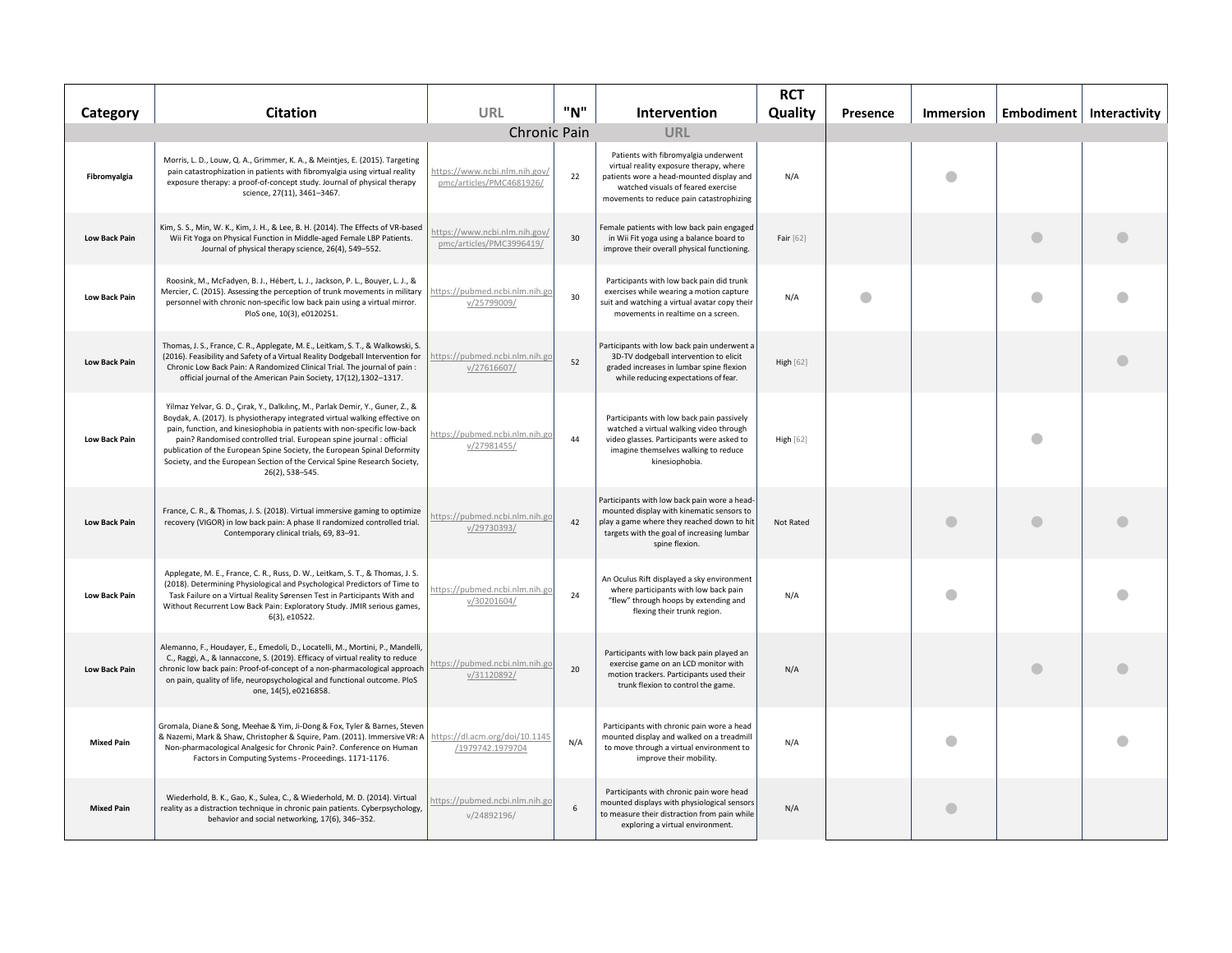| Category            | <b>Citation</b>                                                                                                                                                                                                                                                                                                 | URL                                                       | "N"          | <b>Intervention</b>                                                                                                                                                                                                                     | <b>RCT</b><br>Quality | Presence       | <b>Immersion</b> |           | Embodiment   Interactivity |
|---------------------|-----------------------------------------------------------------------------------------------------------------------------------------------------------------------------------------------------------------------------------------------------------------------------------------------------------------|-----------------------------------------------------------|--------------|-----------------------------------------------------------------------------------------------------------------------------------------------------------------------------------------------------------------------------------------|-----------------------|----------------|------------------|-----------|----------------------------|
|                     |                                                                                                                                                                                                                                                                                                                 |                                                           |              | <b>Chronic Pain Studies</b>                                                                                                                                                                                                             |                       |                |                  |           |                            |
| <b>Mixed Pain</b>   | Wiederhold, B. K., Gao, K., Kong, L., & Wiederhold, M. D. (2014). Mobile<br>devices as adjunctive pain management tools. Cyberpsychology, behavior<br>and social networking, 17(6), 385-389.                                                                                                                    | nttps://pubmed.ncbi.nlm.nih.go<br>v/24892202/             | 31           | Participants either wore a head-mounted<br>display or used a mobile device to distract<br>themselves from chronic pain.                                                                                                                 | Fair [64]             |                |                  |           |                            |
| <b>Mixed Pain</b>   | Gromala, Diane & Tong, Xin & Choo, Amber & Karamnejad, Mehdi & Shaw,<br>Christopher. (2015). The Virtual Meditative Walk: Virtual Reality Therapy for<br>Chronic Pain Management.                                                                                                                               | https://dl.acm.org/doi/10.1145<br>/2702123.2702344        | 6            | Participants with chronic pain wore a head<br>mounted display and walked on a treadmill<br>to move through a virtual environment in<br>hopes of reducing stress.                                                                        | N/A                   |                | €                |           |                            |
| <b>Mixed Pain</b>   | Jones, T., Moore, T., & Choo, J. (2016). The Impact of Virtual Reality on<br>Chronic Pain. PloS one, 11(12), e0167523.                                                                                                                                                                                          | https://www.ncbi.nlm.nih.gov/<br>pmc/articles/PMC5172565/ | 30           | Participants with chronic pain wore a head-<br>mounted display and played the "Cool!"<br>game application to distract themselves<br>from pain.                                                                                          | N/A                   | $\blacksquare$ |                  |           |                            |
| <b>Mixed Pain</b>   | Tong, X., Gromala, D., Gupta, D., & Squire, P. (2016). Usability Comparisons<br>of Head-Mounted vs. Stereoscopic Desktop Displays in a Virtual Reality<br>Environment with Pain Patients. Studies in health technology and<br>informatics, 220, 424-431.                                                        | https://pubmed.ncbi.nlm.nih.go<br>v/27046617/             | 20           | Participants with chronic pain watched<br>virtual scenery through either a head-<br>mounted or stereoscopic display to<br>compare usability.                                                                                            | N/A                   | $\bullet$      | $\bullet$        |           |                            |
| <b>Mixed Pain</b>   | Jin, W., Choo, A., Gromala, D., Shaw, C., & Squire, P. (2016). A Virtual Reality<br>Game for Chronic Pain Management: A Randomized, Controlled Clinical<br>Study. Studies in health technology and informatics, 220, 154-160.                                                                                   | nttps://pubmed.ncbi.nlm.nih.go<br>v/27046570/             | 20           | Participants with chronic pain wore a head-<br>mounted display and played "Cryoslide"<br>game to distract from their pain.                                                                                                              | Fair [64]             |                |                  |           |                            |
| <b>Mixed Pain</b>   | Garrett, B., Taverner, T., & McDade, P. (2017). Virtual Reality as an Adjunct<br>Home Therapy in Chronic Pain Management: An Exploratory Study. JMIR<br>medical informatics, 5(2), e11.                                                                                                                         | nttps://pubmed.ncbi.nlm.nih.go<br>v/28495661/             | $\mathbf{g}$ | Participants with chronic pain used an<br>Oculus rift to explore virtual environments,<br>perform mindfullness tasks, and play<br>problem solving games over 3-week period.                                                             | N/A                   |                |                  |           |                            |
| <b>Mixed Pain</b>   | Matamala-Gomez, M., Diaz Gonzalez, A. M., Slater, M., & Sanchez-Vives, M. V.<br>(2019). Decreasing Pain Ratings in Chronic Arm Pain Through Changing a<br>Virtual Body: Different Strategies for Different Pain Types. The journal of pain<br>: official journal of the American Pain Society, 20(6), 685-697.  | https://pubmed.ncbi.nlm.nih.go<br>v/30562584/             | 19           | Participants wore a head-mounted display<br>and watched a virtual arm being modified to<br>assess changes in chronic arm pain<br>perception.                                                                                            | N/A                   | O              |                  | $\bullet$ |                            |
| <b>Mixed Pain</b>   | Benham, S., Kang, M., & Grampurohit, N. (2019). Immersive Virtual Reality<br>for the Management of Pain in Community-Dwelling Older Adults. OTJR :<br>occupation, participation and health, 39(2), 90-96.                                                                                                       | https://pubmed.ncbi.nlm.nih.go<br>v/30595096/             | 12           | Elderly adults played various HTC Vive games<br>to improve their quality of life.                                                                                                                                                       | N/A                   |                | O                |           |                            |
| <b>Phantom Pain</b> | Murray, C. D., Patchick, E., Pettifer, S., Howard, T., Caillette, F., Kulkarni, J.,<br>& Bamford, C. (2006). Investigating the efficacy of a virtual mirror box in<br>treating phantom limb pain in a sample of chronic sufferers. International<br>Journal on Disability and Human Development, 5(3), 227-234. | https://psycnet.apa.org/record<br>2008-18788-006          | 5            | Participants with phantom limb pain wore a<br>head-mounted display to engage with an<br>interactive virtual mirror box.                                                                                                                 | N/A                   |                |                  |           |                            |
| <b>Phantom Pain</b> | Jonathan Cole, Simon Crowle, Greg Austwick & David Henderson Slater<br>(2009) Exploratory findings with virtual reality for phantom limb pain; from<br>stump motion to agency and analgesia, Disability and Rehabilitation, 31:10,<br>846-854,                                                                  | https://europepmc.org/article/<br>med/19191061            | 14           | Participants with phantom limb pain played<br>a custom computer game that used motion<br>capture to generate a virtual limb from the<br>participant's stump.                                                                            | N/A                   | O              |                  | $\bullet$ |                            |
| <b>Phantom Pain</b> | Ortiz-Catalan, M., Sander, N., Kristoffersen, M. B., Håkansson, B., &<br>Brånemark, R. (2014). Treatment of phantom limb pain (PLP) based on<br>augmented reality and gaming controlled by myoelectric pattern<br>recognition: a case study of a chronic PLP patient. Frontiers in neuroscience,<br>8, 24.      | https://www.ncbi.nlm.nih.gov/<br>pmc/articles/PMC3935120/ | $\mathbf{1}$ | A patient with phantom limb pain engaged<br>with a myoelectrically controlled<br>augmented reality environment. Electrodes<br>were placed on the participant's stump to<br>generate a responsive virtual limb displayed<br>on a screen. | N/A                   |                |                  |           |                            |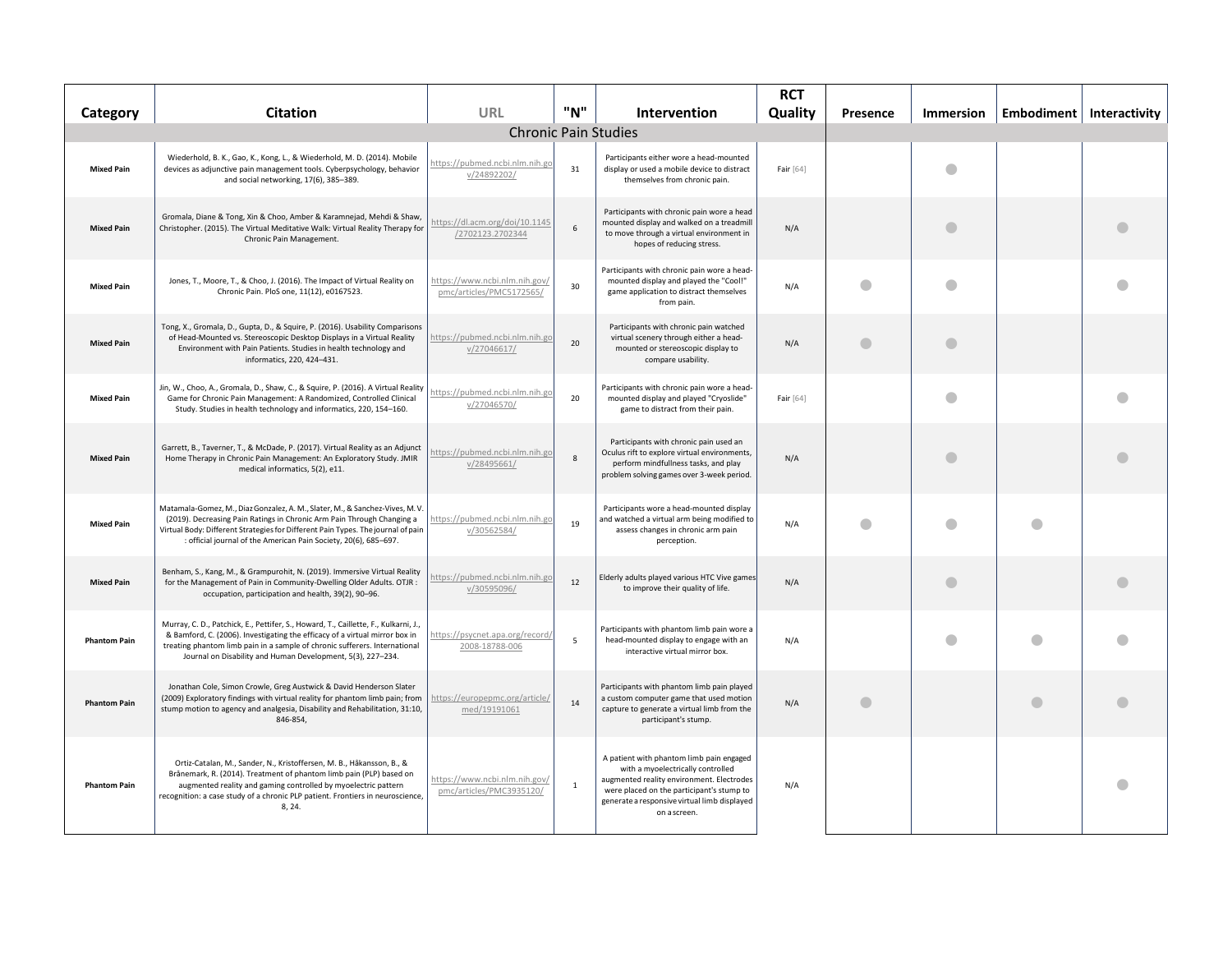|                     |                                                                                                                                                                                                                                                                                                                                                                                                                                                                                                                            |                                                                                            |                |                                                                                                                                                                                                                       | <b>RCT</b> |          |                  |   |                            |
|---------------------|----------------------------------------------------------------------------------------------------------------------------------------------------------------------------------------------------------------------------------------------------------------------------------------------------------------------------------------------------------------------------------------------------------------------------------------------------------------------------------------------------------------------------|--------------------------------------------------------------------------------------------|----------------|-----------------------------------------------------------------------------------------------------------------------------------------------------------------------------------------------------------------------|------------|----------|------------------|---|----------------------------|
| Category            | <b>Citation</b>                                                                                                                                                                                                                                                                                                                                                                                                                                                                                                            | URL                                                                                        | "N"            | Intervention                                                                                                                                                                                                          | Quality    | Presence | <b>Immersion</b> |   | Embodiment   Interactivity |
|                     |                                                                                                                                                                                                                                                                                                                                                                                                                                                                                                                            |                                                                                            |                | <b>Chronic Pain Studies</b>                                                                                                                                                                                           |            |          |                  |   |                            |
| <b>Phantom Pain</b> | Sano, Yuko & Ichinose, Akimichi & Wake, Naoki & Osumi, Michihiro &<br>Sumitani, Masahiko & Kumagaya, Shin-Ichiro & Kuniyoshi, Yasuo. (2015).<br>Reliability of Phantom Pain Relief in Neurorehabilitation using a Multimodal<br>Virtual Reality System.                                                                                                                                                                                                                                                                    | https://ieeexplore.ieee.org/doc<br>ument/7318897                                           | 6              | Participants with phantom limb pain wore a<br>head-mounted display and a Cyberglove to<br>control and feel a virtual arm, providing<br>visual tactile feedback.                                                       | N/A        |          |                  |   |                            |
| <b>Phantom Pain</b> | Diers, M., Kamping, S., Kirsch, P., Rance, M., Bekrater-Bodmann, R., Foell, J.,<br>Trojan, J., Fuchs, X., Bach, F., Maaß, H., Cakmak, H., & Flor, H. (2015). Illusion-<br>related brain activations: a new virtual reality mirror box system for use<br>during functional magnetic resonance imaging. Brain research, 1594, 173-<br>182.                                                                                                                                                                                   | https://pubmed.ncbi.nlm.nih.go<br>v/25446453/                                              | 20             | Participants with phantom limb pain used a<br>custom virtual reality mirror box application<br>made specifically for use during an fMRI.                                                                              | N/A        |          |                  |   |                            |
| <b>Phantom Pain</b> | Ortiz-Catalan, M., Guðmundsdóttir, R. A., Kristoffersen, M. B., Zepeda-<br>Echavarria, A., Caine-Winterberger, K., Kulbacka-Ortiz, K., Widehammar, C.,<br>Eriksson, K., Stockselius, A., Ragnö, C., Pihlar, Z., Burger, H., & Hermansson,<br>L. (2016). Phantom motor execution facilitated by machine learning and<br>augmented reality as treatment for phantom limb pain: a single group,<br>clinical trial in patients with chronic intractable phantom limb pain. Lancet<br>(London, England), 388(10062), 2885-2894. | https://pubmed.ncbi.nlm.nih.gc<br>v/27916234/                                              | 14             | Participants with phantom limb pain played<br>an augmented reality game that was<br>controlled by electrodes on their stump.                                                                                          | N/A        |          |                  |   |                            |
| <b>Phantom Pain</b> | Osumi, M., Ichinose, A., Sumitani, M., Wake, N., Sano, Y., Yozu, A., Kumagaya,<br>S., Kuniyoshi, Y., & Morioka, S. (2017). Restoring movement representation<br>and alleviating phantom limb pain through short-term neurorehabilitation<br>with a virtual reality system. European journal of pain (London, England),<br>21(1), 140-147.                                                                                                                                                                                  | https://pubmed.ncbi.nlm.nih.go<br>v/27378656/                                              | -8             | Participants with phantom limb pain wore a<br>head-mounted display that showed a mirror-<br>reversed computer graphic of an intact arm.                                                                               | N/A        |          |                  |   |                            |
| <b>Phantom Pain</b> | Sano, Y., Wake, N., Ichinose, A. et al. (2016) Tactile feedback for relief of<br>deafferentation pain using virtual reality system: a pilot study. J<br>NeuroEngineering Rehabil 13, 61                                                                                                                                                                                                                                                                                                                                    | https://jneuroengrehab.biomed<br>central.com/articles/10.1186/s<br>12984-016-0161-6#citeas | $\overline{7}$ | Participants with phantom limb pain wore a<br>head-mounted display and a Cyberglove to<br>control and feel a virtual arm, providing<br>visual tactile feedback.                                                       | N/A        |          |                  |   |                            |
| <b>Phantom Pain</b> | Ichinose, A., Sano, Y., Osumi, M., Sumitani, M., Kumagaya, S., & Kuniyoshi,<br>Y. (2017). Somatosensory Feedback to the Cheek During Virtual Visual<br>Feedback Therapy Enhances Pain Alleviation for Phantom Arms.<br>Neurorehabilitation and Neural Repair, 31(8), 717-725.                                                                                                                                                                                                                                              | https://journals.sagepub.com/c<br>oi/10.1177/1545968317718268                              | $\mathbf{q}$   | Participants with phantom limb pain wore a<br>head-mounted displpay to explore an<br>immersive virtual environment while<br>researchers provided tactile feedback on<br>participants' cheeks.                         | N/A        |          |                  |   |                            |
| <b>Phantom Pain</b> | Chau, B., Phelan, I., Ta, P., Humbert, S., Hata, J., & Tran, D. (2017). Immersive<br>Virtual Reality Therapy with Myoelectric Control for Treatment-resistant<br>Phantom Limb Pain: Case Report. Innovations in clinical neuroscience, 14(7-<br>$8$ ), $3 - 7$ .                                                                                                                                                                                                                                                           | https://pubmed.ncbi.nlm.nih.go<br>v/29616149/                                              | $\overline{1}$ | Participants with phantom limb pain wore a<br>motion-tracked head-mounted display and<br>electrodes on their stump to play with an<br>Interactive virtual kitchen.                                                    | N/A        |          | a                |   |                            |
| <b>Phantom Pain</b> | Ambron, E., Miller, A., Kuchenbecker, K. J., Buxbaum, L. J., & Coslett, H. B.<br>(2018). Immersive Low-Cost Virtual Reality Treatment for Phantom Limb<br>Pain: Evidence from Two Cases. Frontiers in neurology, 9, 67.                                                                                                                                                                                                                                                                                                    | nttps://pubmed.ncbi.nlm.nih.gc<br>v/29515513/                                              | $\overline{2}$ | Participants with phantom limb pain wore<br>motion sensors on their lower limbs and a<br>head-mounted display. The virtual<br>environment rendered intact lower limbs in<br>real-time, which were used to play games. | N/A        |          |                  | a |                            |
| <b>Phantom Pain</b> | Perry, B. N., Armiger, R. S., Wolde, M., McFarland, K. A., Alphonso, A. L.,<br>Monson, B. T., Pasquina, P. F., & Tsao, J. W. (2018). Clinical Trial of the<br>Virtual Integration Environment to Treat Phantom Limb Pain With Upper<br>Extremity Amputation. Frontiers in neurology, 9, 770.                                                                                                                                                                                                                               | https://pubmed.ncbi.nlm.nih.go<br>v/30319522/                                              | $\mathbf{8}$   | Participants with phantom limb pain wore<br>sensors on their stump to control a virtual<br>arm shown on a computer screen.                                                                                            | N/A        |          |                  |   |                            |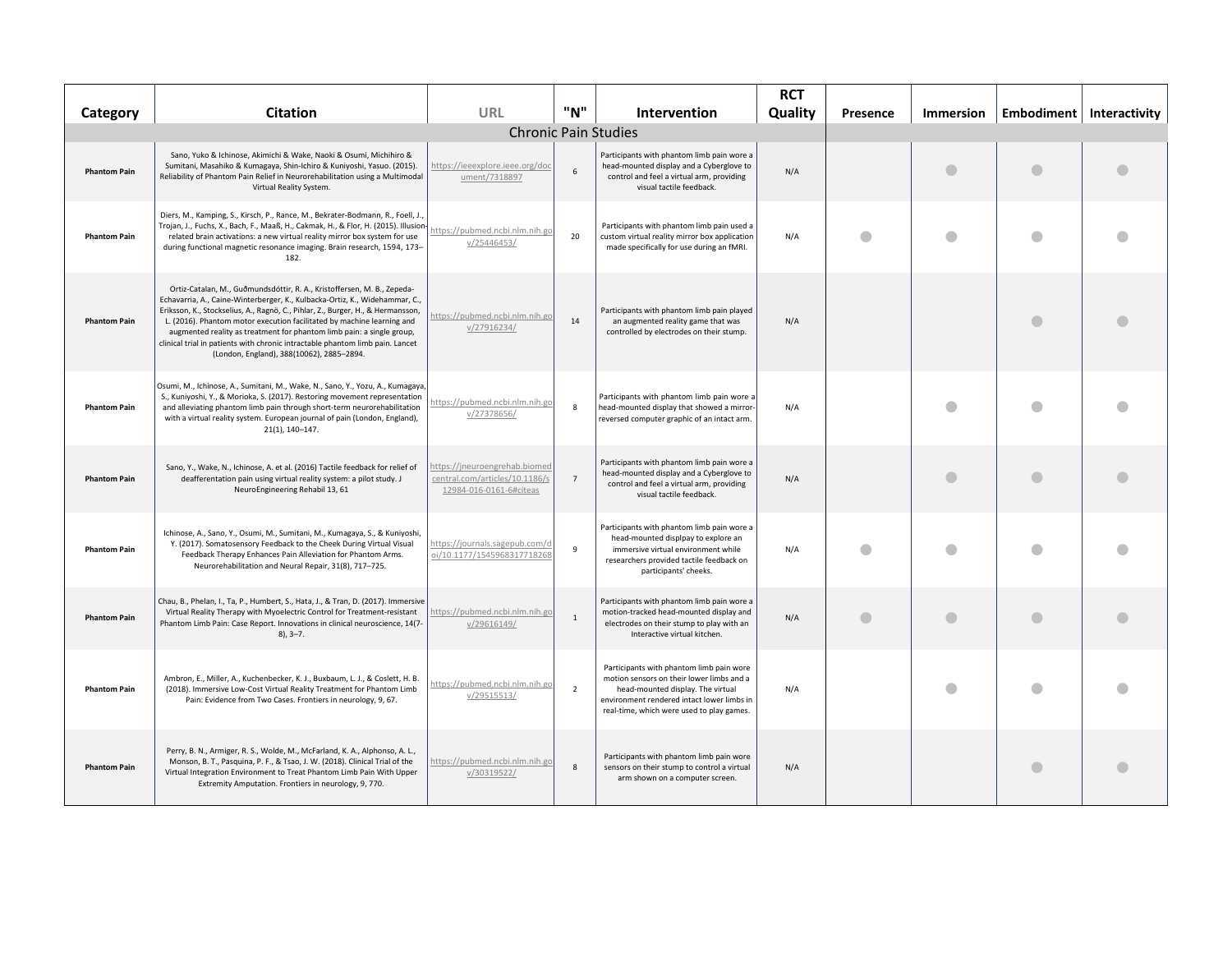| Category                  | <b>Citation</b>                                                                                                                                                                                                                                                                                                                                                                                        | URL                                                                                                                                                    | "N"          | Intervention                                                                                                                                                  | <b>RCT</b><br>Quality | Presence | <b>Immersion</b> | Embodiment   Interactivity |
|---------------------------|--------------------------------------------------------------------------------------------------------------------------------------------------------------------------------------------------------------------------------------------------------------------------------------------------------------------------------------------------------------------------------------------------------|--------------------------------------------------------------------------------------------------------------------------------------------------------|--------------|---------------------------------------------------------------------------------------------------------------------------------------------------------------|-----------------------|----------|------------------|----------------------------|
|                           |                                                                                                                                                                                                                                                                                                                                                                                                        |                                                                                                                                                        |              | <b>Chronic Pain Studies</b>                                                                                                                                   |                       |          |                  |                            |
| <b>Phantom Pain</b>       | Rothgangel, A., Braun, S., Winkens, B., Beurskens, A., & Smeets, R. (2018).<br>Traditional and augmented reality mirror therapy for patients with chronic<br>phantom limb pain (PACT study): results of a three-group, multicentre single-<br>blind randomized controlled trial. Clinical rehabilitation, 32(12), 1591-<br>1608.                                                                       | ittps://pubmed.ncbi.nlm.nih.go<br>v/30012007/                                                                                                          | 75           | Participants with phantom limb pain<br>underwent augmented reality<br>teletreatment" mirror therapy using a smart<br>tablet.                                  | Not Rated             |          |                  |                            |
| <b>Phantom Pain</b>       | Rutledge, T., Velez, D., Depp, C., McQuaid, J. R., Wong, G., Jones, R.,<br>Atkinson, J. H., Giap, B., Quan, A., & Giap, H. (2019). A Virtual Reality<br>Intervention for the Treatment of Phantom Limb Pain: Development and<br>Feasibility Results. Pain medicine (Malden, Mass.), 20(10), 2051-2059.                                                                                                 | https://pubmed.ncbi.nlm.nih.go<br>v/31165893/                                                                                                          | 14           | Participants with phantom limb pain<br>navigated a non-immersive virtual<br>environment with a motion-tracked bike<br>pedaler                                 | N/A                   |          |                  |                            |
|                           |                                                                                                                                                                                                                                                                                                                                                                                                        |                                                                                                                                                        |              | <b>Acute Clinical Pain Studies</b>                                                                                                                            |                       |          |                  |                            |
| <b>Wound Care</b>         | McSherry, T., Atterbury, M., Gartner, S., Helmold, E., Searles, D. M., &<br>Schulman, C. (2018). Randomized, Crossover Study of Immersive Virtual<br>Reality to Decrease Opioid Use During Painful Wound Care Procedures in<br>Adults. Journal of burn care & research : official publication of the American<br>Burn Association, 39(2), 278-285.                                                     | nttps://pubmed.ncbi.nlm.nih.go<br>v/28570305/                                                                                                          | 18           | Virtual reality goggles delivered an<br>immersive, computer generated, interactive<br>3D virtual world to patients during wound<br>care to distract from pain | <b>High [64]</b>      |          |                  |                            |
| <b>Wound Care</b>         | Guo, C., Deng, H., & Yang, J. (2015). Effect of virtual reality distraction on<br>pain among patients with hand injury undergoing dressing change. Journal<br>of clinical nursing, 24(1-2), 115-120.                                                                                                                                                                                                   | nttps://pubmed.ncbi.nlm.nih.go<br>v/24899241/                                                                                                          | 98           | Patients with hand injuries wore 3D glasses<br>and watched a 3D interactive film during<br>dressing changes to distract from pain.                            | <b>High [64]</b>      |          |                  |                            |
| <b>Wound Care</b>         | Hua, Y., Qiu, R., Yao, W. Y., Zhang, Q., & Chen, X. L. (2015). The Effect of<br>Virtual Reality Distraction on Pain Relief During Dressing Changes in Children<br>with Chronic Wounds on Lower Limbs. Pain management nursing : official<br>journal of the American Society of Pain Management Nurses, 16(5), 685-691                                                                                  | https://pubmed.ncbi.nlm.nih.go<br>v/25972074/                                                                                                          | 65           | Pediatric patients wore a head-mounted<br>display and played a 3D video game during<br>wound dressing changes to distract from<br>pain.                       | <b>High [28]</b>      |          |                  |                            |
| <b>Wound Care</b>         | Esumi, R., Yokochi, A., Shimaoka, M., & Kawamoto, E. (2020). Virtual reality<br>as a non-pharmacologic analgesic for fasciotomy wound infections in acute<br>compartment syndrome: a case report. Journal of medical case reports,<br>14(1), 46.                                                                                                                                                       | https://pubmed.ncbi.nlm.nih.go<br>v/32290865/                                                                                                          | $\mathbf{1}$ | Patient with severe leg wound infection<br>underwent 2 days of immersive virtual<br>reality therapy (head-mounted display with<br>beach simulation).          | N/A                   |          |                  |                            |
| <b>Post-surgical Pain</b> | Vázquez JLM, Santander A, Mosso Jr JL, Gao K, Wiederhold B, et al. (2013)<br>Using Cybertherapy to Reduce Postoperative Anxiety in<br>Cardiac Recovery Intensive Care Units. J Anesth Clin Res 4: 363.                                                                                                                                                                                                 | https://www.longdom.org/abst<br>ract/using-cybertherapy-to-<br>reduce-postoperative-anxiety-ir<br>cardiac-recovery-intensive-care-<br>units-49125.html | 22           | Patients wore a head-mounted display and<br>viewed a virtual enchanted forest<br>environment to reduce postoperative<br>anxiety.                              | N/A                   |          |                  |                            |
| <b>Post-surgical Pain</b> | Mosso-Vázquez, J. L., Gao, K., Wiederhold, B. K., & Wiederhold, M. D. (2014)<br>Virtual reality for pain management in cardiac surgery. Cyberpsychology,<br>behavior and social networking, 17(6), 371-378.                                                                                                                                                                                            | nttps://pubmed.ncbi.nlm.nih.go<br>v/24892200/                                                                                                          | 67           | Patients wore a head-mounted display and<br>viewed 5 unique virtual environments to<br>reduce postoperative anxiety.                                          | N/A                   |          | O                |                            |
| <b>Post-surgical Pain</b> | Cacau, L., Oliveira, G. U., Maynard, L. G., Araújo Filho, A. A., Silva, W. M., Jr,<br>Cerqueria Neto, M. L., Antoniolli, A. R., & Santana-Filho, V. J. (2013). The use<br>of the virtual reality as intervention tool in the postoperative of cardiac<br>surgery. Revista brasileira de cirurgia cardiovascular : orgao oficial da<br>Sociedade Brasileira de Cirurgia Cardiovascular, 28(2), 281-289. | nttps://pubmed.ncbi.nlm.nih.go<br>v/23939326/                                                                                                          | 102          | Patients played virtual reality exercise games<br>in conjuction with physical therapy<br>following cardiac surgery.                                           | N/A                   |          |                  |                            |
| <b>Post-surgical Pain</b> | Ding J, He Y, Chen L, et al. (2019) Virtual reality distraction decreases pain<br>during daily dressing changes following haemorrhoid surgery. The Journal of<br>International Medical Research, 47(9), 4380-4388.                                                                                                                                                                                     | https://europepmc.org/article/<br>med/31342823                                                                                                         | 182          | Patients wore a head-mounted display to<br>play "SnowWorld" game during dressing<br>changes following surgery to distract from<br>pain.                       | N/A                   |          |                  |                            |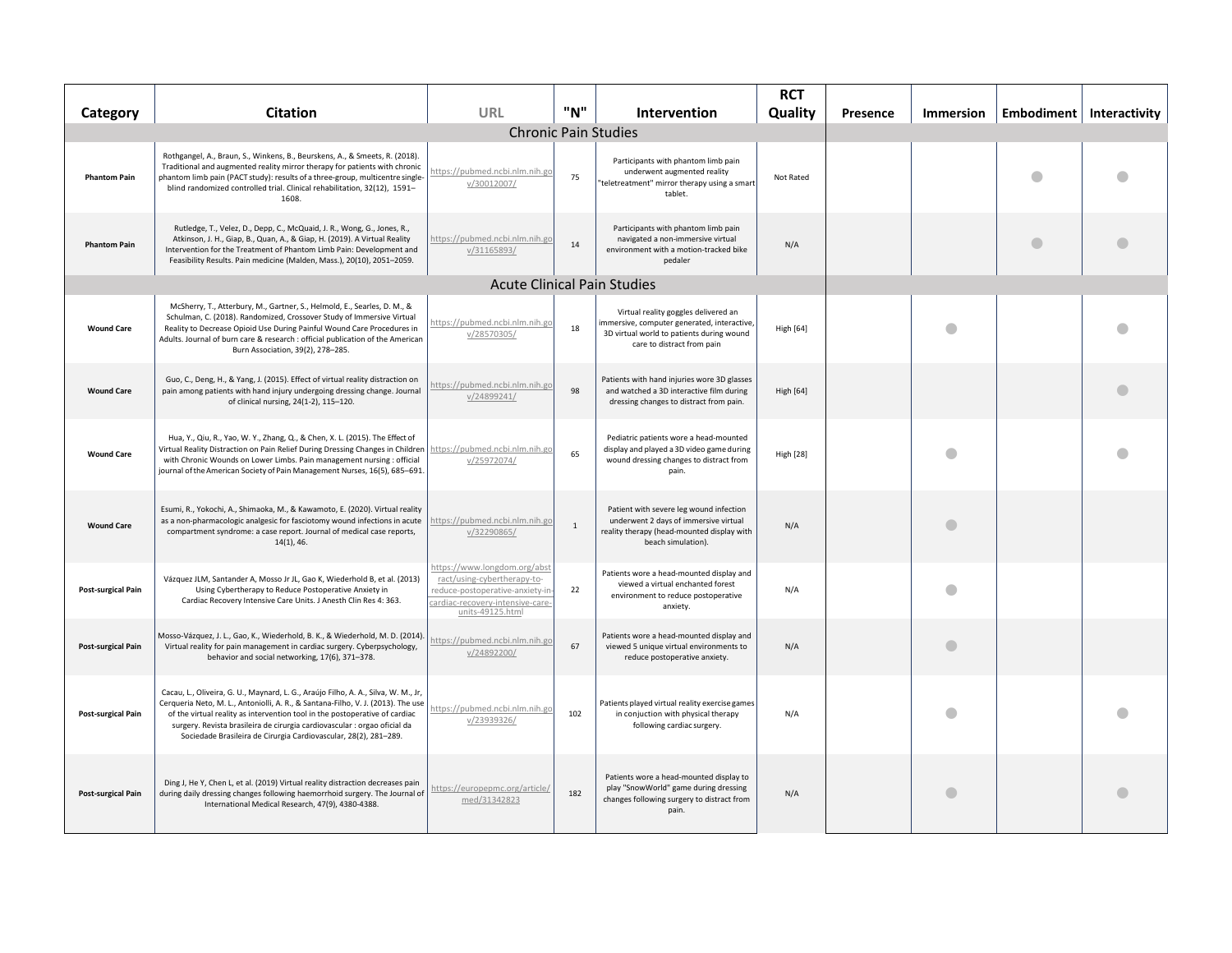| Category             | <b>Citation</b>                                                                                                                                                                                                                                                                                                                                                                     | URL                                                                                   | "N" | <b>Intervention</b>                                                                                                                                                                   | <b>RCT</b><br>Quality | Presence  | Immersion | Embodiment   Interactivity |  |
|----------------------|-------------------------------------------------------------------------------------------------------------------------------------------------------------------------------------------------------------------------------------------------------------------------------------------------------------------------------------------------------------------------------------|---------------------------------------------------------------------------------------|-----|---------------------------------------------------------------------------------------------------------------------------------------------------------------------------------------|-----------------------|-----------|-----------|----------------------------|--|
|                      |                                                                                                                                                                                                                                                                                                                                                                                     | <b>Acute Clinical Pain Studies</b>                                                    |     |                                                                                                                                                                                       |                       |           |           |                            |  |
| <b>Mixed Pain</b>    | Patterson DR, Jensen MP, Wiechman SA, Sharar SR. Virtual reality hypnosis<br>for pain associated with recovery from physical trauma. Int J Clin Exp Hypn.<br>2010;58(3):288-300.                                                                                                                                                                                                    | https://pubmed.ncbi.nlm.nih.go<br>V/20509069/                                         | 21  | Patients recovering from physical trauma<br>wore a head-mounted display and played<br>SnowWorld paired with analgesic hypnotic<br>suggestions.                                        | N/A                   |           | a         |                            |  |
| <b>Mixed Pain</b>    | Spiegel, B., Fuller, G., Lopez, M., Dupuy, T., Noah, B., Howard, A., Albert, M.<br>Tashjian, V., Lam, R., Ahn, J., Dailey, F., Rosen, B. T., Vrahas, M., Little, M.,<br>Garlich, J., Dzubur, E., IsHak, W., & Danovitch, I. (2019). Virtual reality for<br>management of pain in hospitalized patients: A randomized comparative<br>effectiveness trial. PloS one, 14(8), e0219115. | https://pubmed.ncbi.nlm.nih.go<br>v/31412029/                                         | 120 | Patients wore a head-mounted display<br>(Samsung Gear with Oculus) and viewed 21<br>unique virtual experiences to distract from<br>pain.                                              | Not Rated             |           | a         |                            |  |
| <b>Mixed Pain</b>    | Sikka, N., Shu, L., Ritchie, B., Amdur, R. L., & Pourmand, A. (2019). Virtual<br>Reality-Assisted Pain, Anxiety, and Anger Management in the Emergency<br>Department. Telemedicine journal and e-health : the official journal of the<br>American Telemedicine Association, 25(12), 1207-1215.                                                                                      | https://pubmed.ncbi.nlm.nih.go<br>v/30785860/                                         | 93  | Patients in the ER wore a head-mounted<br>display with headphones to watch various<br>audiovisual virtual scenes designed to relax<br>or distract.                                    | N/A                   |           | 4         |                            |  |
| <b>Mixed Pain</b>    | Tashjian, V. C., Mosadeghi, S., Howard, A. R., Lopez, M., Dupuy, T., Reid, M.<br>Martinez, B., Ahmed, S., Dailey, F., Robbins, K., Rosen, B., Fuller, G.,<br>Danovitch, I., IsHak, W., & Spiegel, B. (2017). Virtual Reality for Management<br>of Pain in Hospitalized Patients: Results of a Controlled Trial. JMIR mental<br>health, 4(1), e9.                                    | https://pubmed.ncbi.nlm.nih.go<br>v/28356241/                                         | 100 | Hospitalized patients wore a head-mounted<br>display and watched either 3D or 2D visuals<br>to distract from pain.                                                                    | N/A                   |           |           |                            |  |
| <b>Surgical Pain</b> | Eijlers, R., Dierckx, B., Staals, L. M., Berghmans, J. M., van der Schroeff, M. P.,<br>Strabbing, E. M., Wijnen, R., Hillegers, M., Legerstee, J. S., & Utens, E. (2019).<br>Virtual reality exposure before elective day care surgery to reduce anxiety<br>and pain in children: A randomised controlled trial. European journal of<br>anaesthesiology, 36(10), 728-737.           | https://pubmed.ncbi.nlm.nih.go<br>v/31356373/                                         | 191 | Pediatric patients wore a head-mounted<br>display showing a child-friendly virtual<br>operating room to expose patients to surgery<br>beforehand and reduce pre-operative<br>anxiety. | Not Rated             |           |           |                            |  |
| <b>Surgical Pain</b> | Mosso, J. L., Gorini, A., De La Cerda, G., Obrador, T., Almazan, A., Mosso, D.,<br>Nieto, J. J., & Riva, G. (2009). Virtual reality on mobile phones to reduce<br>anxiety in outpatient surgery. Studies in health technology and informatics,<br>142, 195-200.                                                                                                                     | https://pubmed.ncbi.nlm.nih.go<br>v/19377147/                                         | 21  | Patients wore a head-mounted display while<br>receiving anaesthesia to reduce anxiety.                                                                                                | N/A                   |           | $\bullet$ |                            |  |
| <b>Surgical Pain</b> | JahaniShoorab, N., Ebrahimzadeh Zagami, S., Nahvi, A., Mazluom, S. R.,<br>Golmakani, N., Talebi, M., & Pabarja, F. (2015). The Effect of Virtual Reality<br>on Pain in Primiparity Women during Episiotomy Repair: A Randomize<br>Clinical Trial. Iranian journal of medical sciences, 40(3), 219-224.                                                                              | https://www.ncbi.nlm.nih.gov/<br>pmc/articles/PMC4430883/                             | 30  | Patients wore video glasses and watched a<br>3D film during episiotomy repair to distract<br>from pain.                                                                               | <b>High [64]</b>      |           |           |                            |  |
| <b>Surgical Pain</b> | Walker, M. R., Kallingal, G. J., Musser, J. E., Folen, R., Stetz, M. C., & Clark, J.<br>Y. (2014). Treatment efficacy of virtual reality distraction in the reduction of<br>pain and anxiety during cystoscopy. Military medicine, 179(8), 891-896.                                                                                                                                 | https://pubmed.ncbi.nlm.nih.go<br>v/25102532/                                         | 45  | Patients wore a head-mounted display and<br>played SnowWorld game during cytoscopy<br>to distract from pain.                                                                          | <b>High [64]</b>      | $\bullet$ | $\bullet$ |                            |  |
| <b>Surgical Pain</b> | Chan, P. Y., & Scharf, S. (2017). Virtual Reality as an Adjunctive<br>Nonpharmacological Sedative During Orthopedic Surgery Under Regional<br>Anesthesia: A Pilot and Feasibility Study. Anesthesia and analgesia, 125(4),<br>1200-1202                                                                                                                                             | https://pubmed.ncbi.nlm.nih.gc<br>v/28598921/                                         | 19  | Patients wore a head-mounted display and<br>played SnowWorld game during orthopedic<br>surgery to distract from pain                                                                  | N/A                   |           |           |                            |  |
| <b>Surgical Pain</b> | Vàsquez, M., Lara, M., Vaca, L., Weiderhold, B. K., Rivas, M., & Weiderhold,<br>M. D. (2019). Virtual Reality Pain Mitigation During Elective Cesarean<br>Surgical Delivery. Annual Review of Cybertherapy and Telemedicine, 17,<br>$105 - 112.$                                                                                                                                    | https://scila.hse.ru/data/2020/<br>05/26/1551532937/ARCTT 201<br>9 FINAL.pdf#page=119 | 8   | Women receiving c-sections wore a head-<br>mounted display and interacted with virtual<br>scenarios (enchanted forest, cliff, castle)<br>using a joystick to distract from pain.      | N/A                   |           | a         |                            |  |
|                      |                                                                                                                                                                                                                                                                                                                                                                                     |                                                                                       |     |                                                                                                                                                                                       |                       |           |           |                            |  |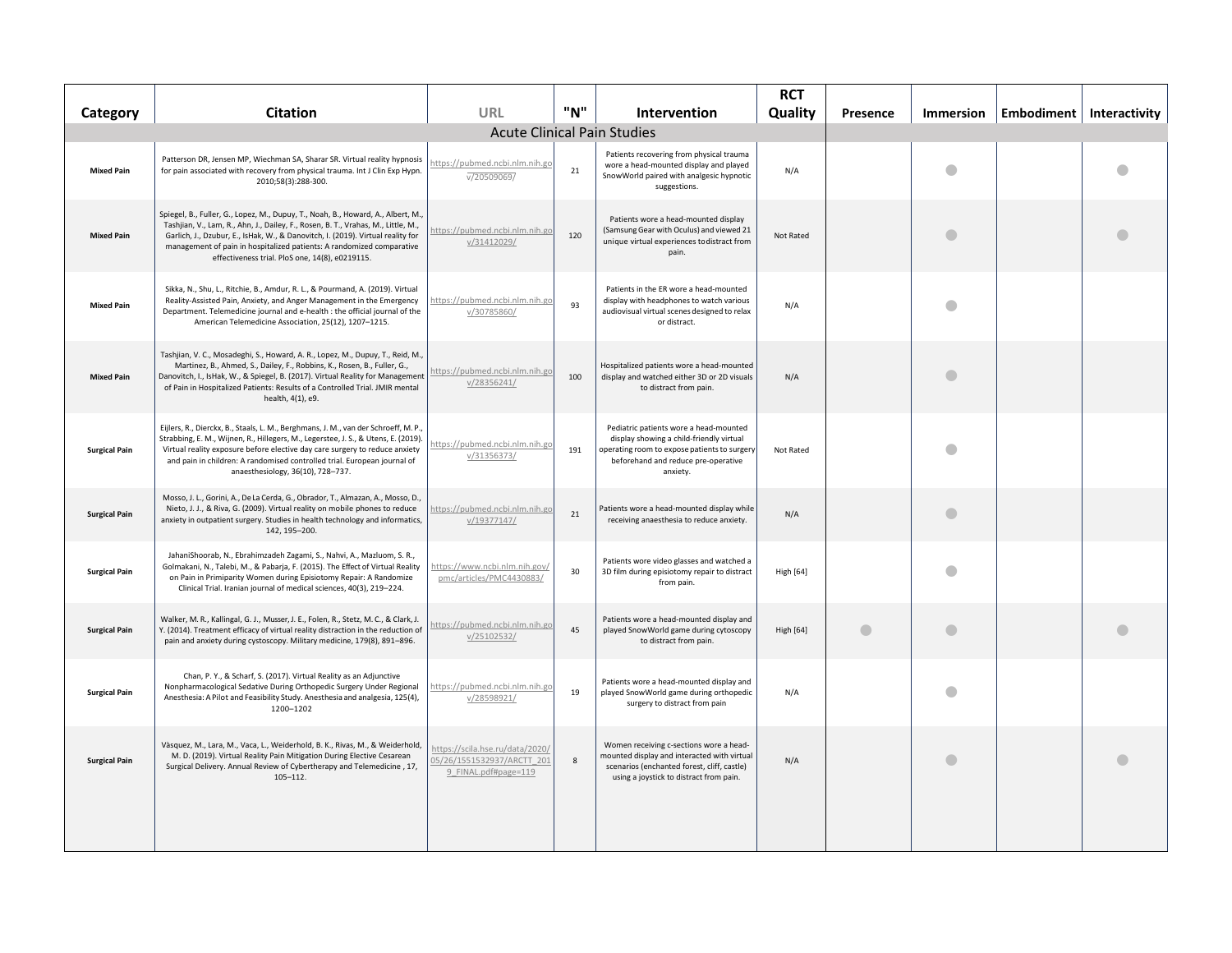| Category           | <b>Citation</b>                                                                                                                                                                                                                                                                                                                                                               | <b>URL</b>                                                               | "N"            | <b>Intervention</b>                                                                                                                                                 | <b>RCT</b><br>Quality | Presence  | <b>Immersion</b> | Embodiment   Interactivity |
|--------------------|-------------------------------------------------------------------------------------------------------------------------------------------------------------------------------------------------------------------------------------------------------------------------------------------------------------------------------------------------------------------------------|--------------------------------------------------------------------------|----------------|---------------------------------------------------------------------------------------------------------------------------------------------------------------------|-----------------------|-----------|------------------|----------------------------|
|                    |                                                                                                                                                                                                                                                                                                                                                                               | <b>Acute Clinical Pain Studies</b>                                       |                |                                                                                                                                                                     |                       |           |                  |                            |
| <b>Other Pain</b>  | Wender, C., Ahn, S. J., & O'Connor, P. J. (2019). Interactive Virtual Reality<br>Reduces Quadriceps Pain during High-Intensity Cycling. Medicine and<br>science in sports and exercise, 51(10), 2088-2097.                                                                                                                                                                    | https://pubmed.ncbi.nlm.nih.gc<br>v/31033903/                            | 94             | Cyclists wore a head-mounted display and<br>used an exercise bike to "cycle" through a<br>virtual city to distract from quadricep pain.                             | N/A                   |           |                  |                            |
| <b>Other Pain</b>  | Wright, J. L., Hoffman, H. G., & Sweet, R. M. (2005). Virtual reality as an<br>adjunctive pain control during transurethral microwave thermotherapy.<br>Urology, 66(6), 1320.                                                                                                                                                                                                 | https://pubmed.ncbi.nlm.nih.go<br>v/16360473/                            | $\mathbf{1}$   | Patients wore a head-mounted display and<br>played SnowWorld game during<br>thermotherapy to distract from pain.                                                    | N/A                   |           | a                |                            |
| <b>Other Pain</b>  | Pandya, P. G., Kim, T. E., Howard, S. K., Stary, E., Leng, J. C., Hunter, O. O., &<br>Mariano, E. R. (2017). Virtual reality distraction decreases routine<br>intravenous sedation and procedure-related pain during preoperative<br>adductor canal catheter insertion: a retrospective study. Korean journal of<br>anesthesiology, 70(4), 439-445.                           | https://www.ncbi.nlm.nih.gov/<br>pmc/articles/PMC5548947/                | 136            | Patients wore a head-mounted display with<br>gaze-interactive scenery during catheter<br>insertion to distract from pain.                                           | N/A                   |           |                  |                            |
| <b>Other Pain</b>  | Schneider, S. M., Ellis, M., Coombs, W. T., Shonkwiler, E. L., & Folsom, L. C.<br>(2003). Virtual reality intervention for older women with breast cancer.<br>Cyberpsychology & behavior : the impact of the Internet, multimedia and<br>virtual reality on behavior and society, 6(3), 301-307.                                                                              | https://pubmed.ncbi.nlm.nih.go<br>v/12855087/                            | 16             | Breast cancer patients wore a head-mounted<br>display with choice of virtual environment<br>(Oceans Below, World of Art or Titanic) to<br>distract from their pain. | N/A                   |           | a                |                            |
| <b>Other Pain</b>  | Aubriana M. Teeley, Maryam Soltani, Shelley A. Wiechman, Mark P. Jensen,<br>Sam R. Sharar & David R. Patterson (2012) Virtual Reality Hypnosis Pain<br>Control in the Treatment of Multiple Fractures: A Case Series, American<br>Journal of Clinical Hypnosis, 54:3, 184-194.                                                                                                | https://www.tandfonline.com/<br>doi/abs/10.1080/00029157.201<br>1.619593 | $\overline{3}$ | Patients with multiple fractures wore a head-<br>mounted display with virtual hypnotic<br>scenery to reduce pain.                                                   | N/A                   |           |                  |                            |
| <b>Other Pain</b>  | Frey, D. P., Bauer, M. E., Bell, C. L., Low, L. K., Hassett, A. L., Cassidy, R. B.,<br>Boyer, K. D., & Sharar, S. R. (2019). Virtual Reality Analgesia in Labor: The<br>VRAIL Pilot Study-A Preliminary Randomized Controlled Trial Suggesting<br>Benefit of Immersive Virtual Reality Analgesia in Unmedicated Laboring<br>Women. Anesthesia and analgesia, 128(6), e93-e96. | ittps://pubmed.ncbi.nlm.nih.gc<br>v/31094789/                            | 27             | Women undergoing labor wore a head-<br>mounted display with a smartphone screen<br>displaying an ocean simulation to distract<br>from pain.                         | <b>High [64]</b>      |           |                  |                            |
| <b>Other Pain</b>  | Glennon, C., McElroy, S. F., Connelly, L. M., Mische Lawson, L., Bretches, A.<br>M., Gard, A. R., & Newcomer, L. R. (2018). Use of Virtual Reality to Distract<br>From Pain and Anxiety. Oncology nursing forum, 45(4), 545-552.                                                                                                                                              | https://pubmed.ncbi.nlm.nih.gc<br>v/29947355/                            | 97             | Patients wore a head-mounted display and<br>watched a DVD of relaxing nature scenes<br>during a biopsy to distract from pain.                                       | N/A                   |           | a                |                            |
| <b>Other Pain</b>  | Smith, V., Warty, R. R., Kashyap, R., Neil, P., Adriaans, C., Nair, A., Krishnan<br>S., Da Silva Costa, F., Vollenhoven, B., & Wallace, E. M. (2020). A randomised https://pubmed.ncbi.nlm.nih.go<br>controlled trial to assess the feasibility of utilising virtual reality to facilitate<br>analgesia during external cephalic version. Scientific reports, 10(1), 3141.    | v/32081989/                                                              | 50             | Women undergoing external cephalic<br>version wore a head-mounted display and<br>played Skylights VR game to distract from<br>pain.                                 | Not Rated             |           | a                |                            |
| <b>Dental Pain</b> | Hunter G. Hoffman, Azucena Garcia-Palacios, David R. Patterson, Mark<br>Jensen, Thomas FurnessIII, and William F. Ammons Jr. (2001). The<br>Effectiveness of Virtual Reality for Dental Pain Control: A Case Study.<br>CyberPsychology & Behavior, 527-535.                                                                                                                   | https://www.liebertpub.com/d<br>oi/10.1089/1094931017505270<br>88        | $\overline{2}$ | Patients undergoing a dental procedure<br>wore a head-mounted display and played<br>SnowWorld game to distract from pain.                                           | N/A                   |           |                  |                            |
| <b>Dental Pain</b> | Furman, E., Jasinevicius, T. R., Bissada, N. F., Victoroff, K. Z., Skillicorn, R., &<br>Buchner, M. (2009). Virtual reality distraction for pain control during<br>periodontal scaling and root planing procedures. Journal of the American<br>Dental Association (1939), 140(12), 1508-1516.                                                                                 | https://pubmed.ncbi.nlm.nih.go<br>v/19955069/                            | 38             | Patients wore a head-mounted display and<br>played a virtual reality game (Second Life)<br>during dental procedures to distract from<br>pain.                       | N/A                   | $\bullet$ | a                |                            |
| <b>Dental Pain</b> | Wiederhold, M. D., Gao, K., & Wiederhold, B. K. (2014). Clinical use of virtual<br>reality distraction system to reduce anxiety and pain in dental procedures.<br>Cyberpsychology, behavior and social networking, 17(6), 359-365.                                                                                                                                            | https://www.ncbi.nlm.nih.gov/<br>pmc/articles/PMC4043252/                | 5              | Patients undergoing dental work wore<br>virtual reality goggles to interact with a<br>virtual environment during to distract from<br>pain and reduce anxiety.       | N/A                   | $\bullet$ | a                |                            |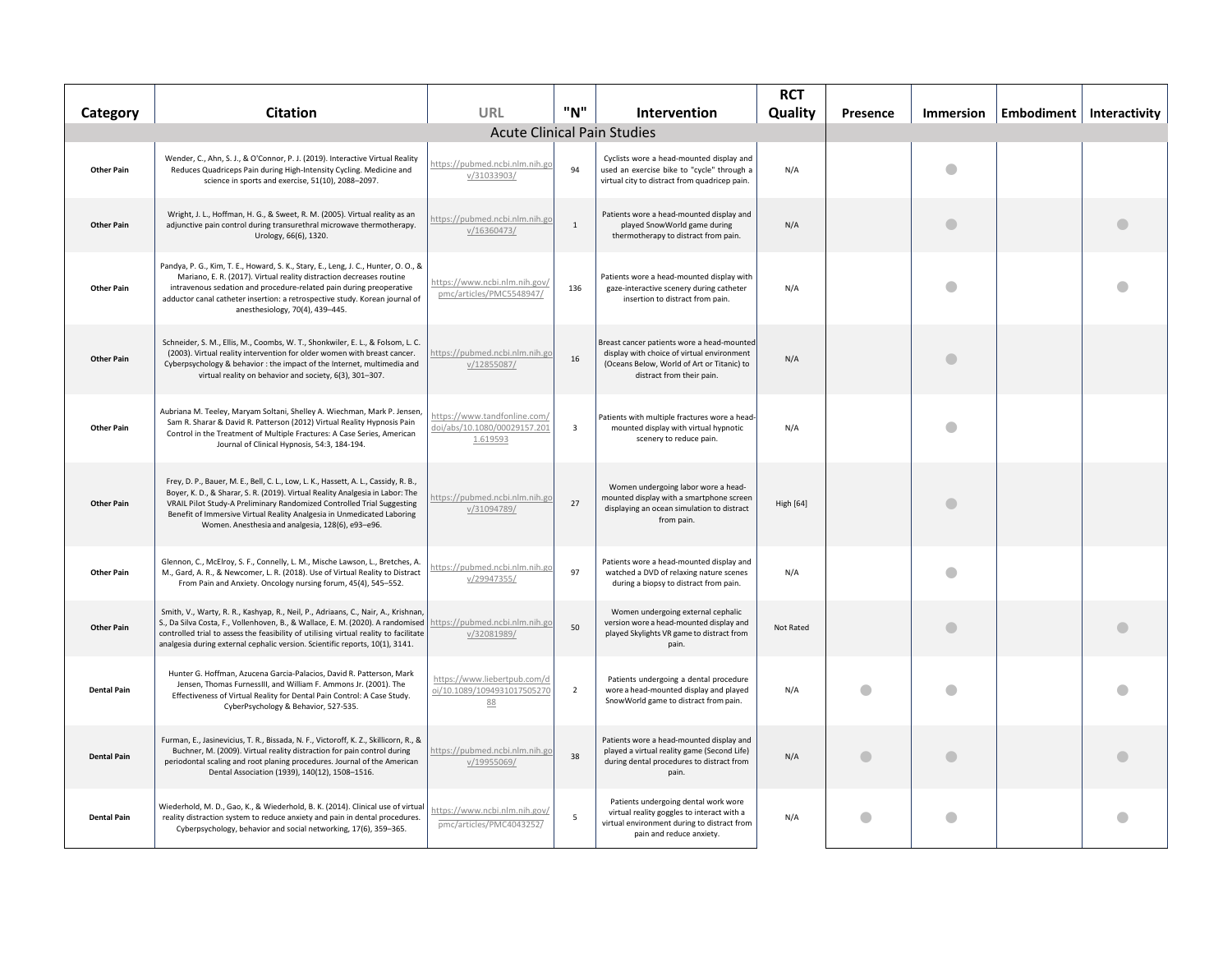| Category                | <b>Citation</b>                                                                                                                                                                                                                                                                                                                                   | URL                                                           | "N" | Intervention                                                                                                                                                                      | <b>RCT</b><br>Quality | Presence | Immersion | Embodiment   Interactivity |  |
|-------------------------|---------------------------------------------------------------------------------------------------------------------------------------------------------------------------------------------------------------------------------------------------------------------------------------------------------------------------------------------------|---------------------------------------------------------------|-----|-----------------------------------------------------------------------------------------------------------------------------------------------------------------------------------|-----------------------|----------|-----------|----------------------------|--|
|                         |                                                                                                                                                                                                                                                                                                                                                   | <b>Acute Clinical Pain Studies</b>                            |     |                                                                                                                                                                                   |                       |          |           |                            |  |
| <b>Dental Pain</b>      | Tanja-Dijkstra, K., Pahl, S., White, M. P., Andrade, J., Qian, C., Bruce, M., May,<br>J., & Moles, D. R. (2014). Improving dental experiences by using virtual<br>reality distraction: a simulation study. PloS one, 9(3), e91276.                                                                                                                | https://www.ncbi.nlm.nih.gov/<br>pmc/articles/PMC3951355/     | 69  | Patients undergoing dental procedures wore<br>a head-mounted display with either active or<br>passive virtual environments to distract from<br>pain and reduce anxiety.           | N/A                   |          |           |                            |  |
| <b>Dental Pain</b>      | Tanja-Dijkstra, K., Pahl, S., White, M. P., Andrade, J., May, J., Stone, R. J.,<br>Bruce, M., Mills, I., Auvray, M., Gabe, R., & Moles, D. R. (2014). Can virtual<br>nature improve patient experiences and memories of dental treatment? A<br>study protocol for a randomized controlled trial. Trials, 15,90.                                   | https://pubmed.ncbi.nlm.nih.go<br>v/24655569/                 | N/A | Patients undergoing dental procedures wore<br>a head-mounted display and viewed either<br>an urban or rural environment to reduce<br>anxiety.                                     | N/A                   |          | €         |                            |  |
| <b>Dental Pain</b>      | Tanja-Dijkstra, K., Pahl, S., White, M. P., Auvray, M., Stone, R. J., Andrade, J.<br>Moles, D. R. (2018). The Soothing Sea: A Virtual Coastal Walk Can Reduce<br>Experienced and Recollected Pain. Environment and Behavior, 50(6), 599-<br>625.                                                                                                  | https://journals.sagepub.com/d<br>oi/10.1177/0013916517710077 | 85  | Patients wore a head-mounted display and<br>used a joystick to explore a coastal virtual<br>environment during a dental procedure to<br>distract from pain.                       | N/A                   |          |           |                            |  |
| <b>Dental Pain</b>      | Alshatrat, S. M., Alotaibi, R., Sirois, M., & Malkawi, Z. (2019). The use of<br>immersive virtual reality for pain control during periodontal scaling and root<br>planing procedures in dental hygiene clinic. International journal of dental<br>hygiene, 17(1), 71-76.                                                                          | https://pubmed.ncbi.nlm.nih.go<br>v/30216688/                 | 50  | Patients wore a head-mounted display and<br>watched a comedy or documentary film<br>during dental procedures to distract from<br>pain.                                            | N/A                   |          |           |                            |  |
| <b>Dental Pain</b>      | Asl Aminabadi, N., Erfanparast, L., Sohrabi, A., Ghertasi Oskouei, S., &<br>Naghili, A. (2012). The Impact of Virtual Reality Distraction on Pain and<br>Anxiety during Dental Treatment in 4-6 Year-Old Children: a Randomized<br>Controlled Clinical Trial. Journal of dental research, dental clinics, dental<br>prospects, 6(4), 117-124.     | https://www.ncbi.nlm.nih.gov/<br>pmc/articles/PMC3529924/     | 120 | Pediatric patients wore virtual reality glasses<br>and viewed multiple audiovisual tracks<br>during dental treatment to distract from<br>pain and reduce anxiety.                 | Fair [28]             |          |           |                            |  |
| <b>Dental Pain</b>      | Niharika, P., Reddy, N. V., Srujana, P., Srikanth, K., Daneswari, V., & Geetha,<br>K. S. (2018). Effects of distraction using virtual reality technology on pain<br>perception and anxiety levels in children during pulp therapy of primary<br>molars. Journal of the Indian Society of Pedodontics and Preventive<br>Dentistry, 36(4), 364-369. | https://pubmed.ncbi.nlm.nih.go<br>v/30324926/                 | 40  | Pediatric patients wore virtual reality<br>eyeglasses to watch cartoons during dental<br>procedure to reduce anxiety and distract<br>from pain.                                   | N/A                   |          |           |                            |  |
| <b>Dental Pain</b>      | Shetty, V., Suresh, L. R., & Hegde, A. M. (2019). Effect of Virtual Reality<br>Distraction on Pain and Anxiety During Dental Treatment in 5 to 8 Year Old<br>Children. The Journal of clinical pediatric dentistry, 43(2), 97-102.                                                                                                                | https://pubmed.ncbi.nlm.nih.go<br>v/30730798/                 | 120 | Pediatric patients wore virtual reality<br>eyeglasses to watch cartoons during dental<br>procedure to distract from pain.                                                         | N/A                   |          | a         |                            |  |
| <b>Needle Insertion</b> | Gold, J. I., Kim, S. H., Kant, A. J., Joseph, M. H., & Rizzo, A. S. (2006).<br>Effectiveness of virtual reality for pediatric pain distraction during i.v.<br>placement. Cyberpsychology & behavior : the impact of the Internet,<br>multimedia and virtual reality on behavior and society, 9(2), 207-212.                                       | https://pubmed.ncbi.nlm.nih.go<br>v/16640481/                 | 20  | Pediatric patients wore a head-mounted<br>display and played a street luge sports game<br>during i.v. placement to distract from pain.                                            | <b>High [28]</b>      |          |           |                            |  |
| <b>Needle Insertion</b> | Nilsson, S., Finnström, B., Kokinsky, E., & Enskär, K. (2009). The use of Virtual<br>Reality for needle-related procedural pain and distress in children and<br>adolescents in a paediatric oncology unit. European journal of oncology<br>nursing : the official journal of European Oncology Nursing Society, 13(2),<br>$102 - 109.$            | https://pubmed.ncbi.nlm.nih.go<br>v/19230769/                 | 42  | Pediatric patients played a non-immersive<br>interactive virtual reality game (The Hunt of<br>the Diamonds) during needle insertion to<br>distract from pain and reduce distress. | N/A                   |          |           |                            |  |
| <b>Needle Insertion</b> | Atzori, B., Hoffman, H. G., Vagnoli, L., Patterson, D. R., Alhalabi, W., Messeri,<br>A., & Lauro Grotto, R. (2018). Virtual Reality Analgesia During Venipuncture<br>in Pediatric Patients With Onco-Hematological Diseases. Frontiers in<br>psychology, 9, 2508.                                                                                 | https://pubmed.ncbi.nlm.nih.go<br>v/30618938/                 | 15  | Pediatric patients wore a head-mounted<br>display and interacted with virtual scenery<br>during venipucture to distract from pain.                                                | N/A                   |          |           |                            |  |
| <b>Needle Insertion</b> | Gershon, J., Zimand, E., Pickering, M., Rothbaum, B. O., & Hodges, L. (2004)<br>A pilot and feasibility study of virtual reality as a distraction for children with<br>cancer. Journal of the American Academy of Child and Adolescent Psychiatry,<br>43(10), 1243-1249.                                                                          | https://pubmed.ncbi.nlm.nih.go<br>v/15381891/                 | 59  | Pediatric cancer patients wore a head-<br>mounted display and interacted with a<br>virtual gorilla during needle insertion to<br>distract from pain.                              | Fair [28]             |          | e         |                            |  |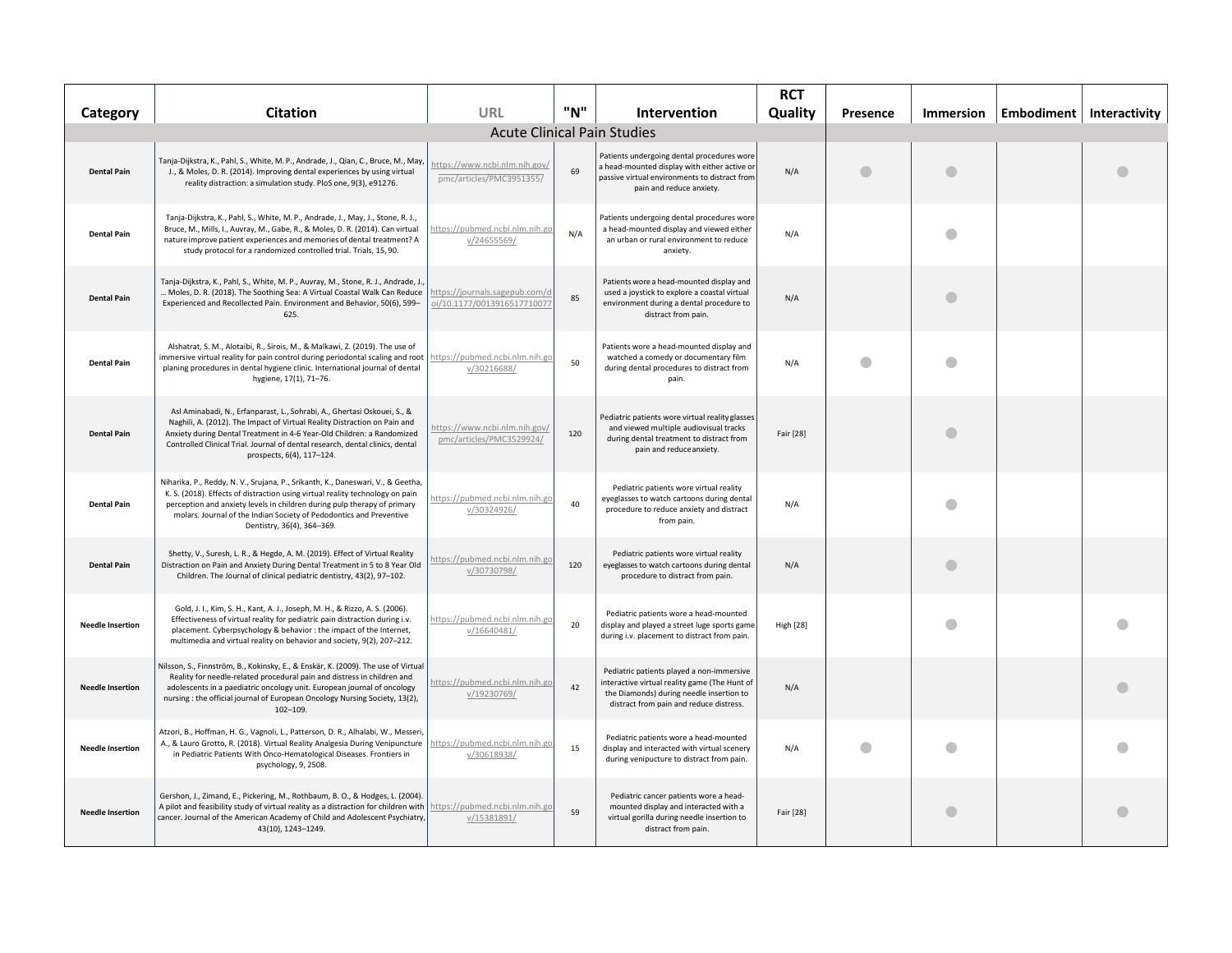|                         | <b>Citation</b>                                                                                                                                                                                                                                                                                                                                                                                                         | URL                                                                              | "N" | Intervention                                                                                                                                                                  | <b>RCT</b><br>Quality |          |                  |            |               |
|-------------------------|-------------------------------------------------------------------------------------------------------------------------------------------------------------------------------------------------------------------------------------------------------------------------------------------------------------------------------------------------------------------------------------------------------------------------|----------------------------------------------------------------------------------|-----|-------------------------------------------------------------------------------------------------------------------------------------------------------------------------------|-----------------------|----------|------------------|------------|---------------|
| Category                |                                                                                                                                                                                                                                                                                                                                                                                                                         |                                                                                  |     | <b>Acute Clinical Pain Studies</b>                                                                                                                                            |                       | Presence | <b>Immersion</b> | Embodiment | Interactivity |
| <b>Needle Insertion</b> | Kate Wolitzky, Robyn Fivush, Elana Zimand, Larry Hodges & Barbara Olasov<br>Rothbaum PhD (2005) Effectiveness of virtual reality distraction during a<br>painful medical procedure in pediatric oncology patients, Psychology &<br>Health, 20:6, 817-824.                                                                                                                                                               | https://www.tandfonline.com/<br>doi/abs/10.1080/147683205001<br>43339            | 20  | Pediatric cancer patients wore a head-<br>mounted display and interacted with a<br>virtual gorilla during needle insertion to<br>distract from pain.                          | Fair [28]             |          |                  |            |               |
| <b>Needle Insertion</b> | Windich-Biermeier, A., Sjoberg, I., Dale, J. C., Eshelman, D., & Guzzetta, C. E.<br>(2007). Effects of distraction on pain, fear, and distress during venous port<br>access and venipuncture in children and adolescents with cancer. Journal of<br>pediatric oncology nursing : official journal of the Association of Pediatric<br>Oncology Nurses, 24(1), 8-19.                                                      | https://pubmed.ncbi.nlm.nih.go<br>v/17185397/                                    | 50  | Pediatric patients could choose between<br>ISpy, Bubbles, Music, VR<br>Glasses/environment or a gameboy to play<br>with during venipuncture to reduce distress.               | N/A                   |          |                  |            |               |
| <b>Needle Insertion</b> | Piskorz, J., & Czub, M. (2018). Effectiveness of a virtual reality intervention to<br>minimize pediatric stress and pain intensity during venipuncture. Journal for<br>specialists in pediatric nursing : JSPN, 23(1), 10.1111/jspn.12201.                                                                                                                                                                              | https://pubmed.ncbi.nlm.nih.go<br>v/29155488/                                    | 38  | Pediatric patients wore a head-mounted<br>display and completed a multiple tracking<br>object task during venipuncture to distract<br>from pain.                              | N/A                   |          |                  |            |               |
| <b>Needle Insertion</b> | Sander Wint, S., Eshelman, D., Steele, J., & Guzzetta, C. E. (2002). Effects of<br>distraction using virtual reality glasses during lumbar punctures in<br>adolescents with cancer. Oncology nursing forum, 29(1), E8-E15.                                                                                                                                                                                              | nttps://pubmed.ncbi.nlm.nih.go<br>v/11845217/                                    | 30  | Patients wore virtual reality glasses and<br>watched a video while receiving a lumbar<br>puncture to distract from pain.                                                      | <b>High [28]</b>      |          | O                |            |               |
| <b>Needle Insertion</b> | Chad, R., Emaan, S., & Jillian, O. (2018). Effect of virtual reality headset for<br>pediatric fear and pain distraction during immunization. Pain management,<br>8(3), 175-179.                                                                                                                                                                                                                                         | https://pubmed.ncbi.nlm.nih.go<br>V/29722606/                                    | 17  | Pediatric patients wore a head-mounted<br>display with an Iphone showing fun virtual<br>scenery during immunizations to distract<br>from pain and reduce needle-related fear. | N/A                   |          |                  |            |               |
| <b>Needle Insertion</b> | Gerçeker, G. Ö., Binay, Ş., Bilsin, E., Kahraman, A., & Yılmaz, H. B. (2018).<br>Effects of Virtual Reality and External Cold and Vibration on Pain in 7- to 12-<br>Year-Old Children During Phlebotomy: A Randomized Controlled Trial.<br>Journal of perianesthesia nursing : official journal of the American Society of<br>PeriAnesthesia Nurses, 33(6), 981-989.                                                    | https://pubmed.ncbi.nlm.nih.go<br>v/29559294/                                    | 121 | Pediatric patients wore a head-mounted<br>display (Oculus) and watched cartoons<br>during phlebotomy to distract from pain.                                                   | Not Rated             |          |                  |            |               |
| <b>Needle Insertion</b> | Chan, E., Hovenden, M., Ramage, E., Ling, N., Pham, J. H., Rahim, A., Lam, C.,<br>Liu, L., Foster, S., Sambell, R., Jeyachanthiran, K., Crock, C., Stock, A.,<br>Hopper, S. M., Cohen, S., Davidson, A., Plummer, K., Mills, E., Craig, S. S.,<br>Deng, G.,  Leong, P. (2019). Virtual Reality for Pediatric Needle Procedural<br>Pain: Two Randomized Clinical Trials. The Journal of pediatrics, 209, 160-<br>167.e4. | https://pubmed.ncbi.nlm.nih.go<br>v/31047650/                                    | 254 | Pediatric patients wore a head-mounted<br>display and viewed an aquatic environment<br>during needle insertion to distract from<br>pain.                                      | N/A                   |          |                  |            |               |
| <b>Needle Insertion</b> | Walther-Larsen, S., Petersen, T., Friis, S. M., Aagaard, G., Drivenes, B., &<br>Opstrup, P. (2019). Immersive Virtual Reality for Pediatric Procedural Pain: A<br>Randomized Clinical Trial. Hospital pediatrics, 9(7), 501-507.                                                                                                                                                                                        | https://pubmed.ncbi.nlm.nih.go<br>v/31160472/                                    | 59  | Pediatric patients played an Immersive and<br>interactive virtual reality game during needle<br>insertion to distract from pain.                                              | Not Rated             |          | O                |            |               |
| <b>Needle Insertion</b> | Wong, C.L., Lui, M.M.W. & Choi, K.C. (2019) Effects of immersive virtual<br>reality intervention on pain and anxiety among pediatric patients<br>undergoing venipuncture: a study protocol for a randomized controlled<br>trial. Trials 20, 369.                                                                                                                                                                        | https://trialsiournal.biomedcen<br>ral.com/articles/10.1186/s130<br>3-019-3443-z | 250 | Pediatric patients wore Google cardboard<br>googles and played a custom kid-friendly<br>virtual reality game during venipuncture to<br>distract from pain.                    | Not Rated             |          |                  |            |               |
| <b>Needle Insertion</b> | Basak, T., Duman, S., & Demirtas, A. (2020). Distraction-based relief of pain<br>associated with peripheral intravenous catheterisation in adults: a<br>randomised controlled trial. Journal of clinical nursing, 29(5-6), 770-777.                                                                                                                                                                                     | ttps://onlinelibrary.wiley.com<br>doi/abs/10.1111/jocn.15131                     | 120 | Patients undergoing intravenous<br>catheterisation watched 3D videos through<br>VR goggles to distract from pain.                                                             | Not Rated             |          |                  |            |               |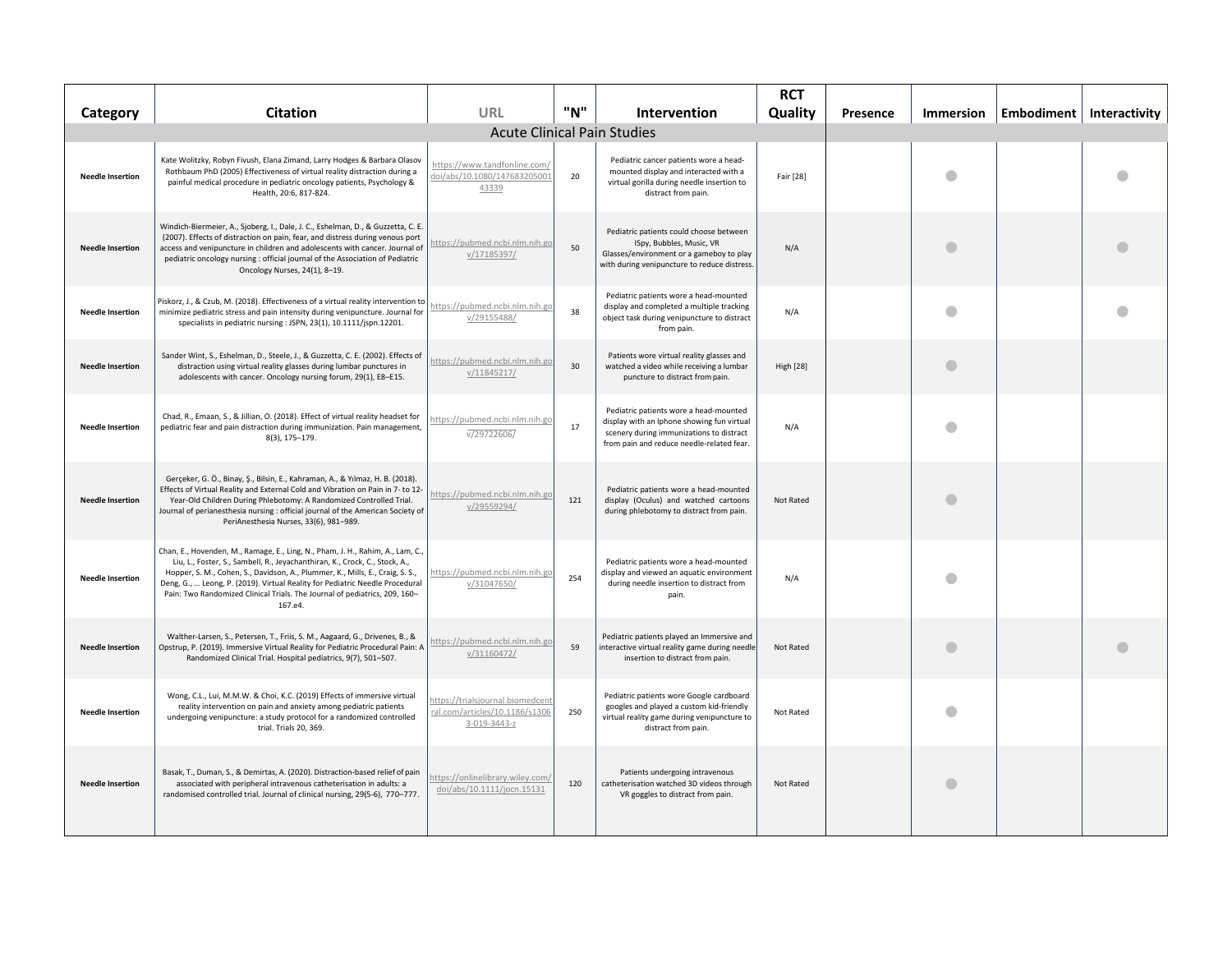| Category                | <b>Citation</b>                                                                                                                                                                                                                                                                                           | URL                                           | "N"            | Intervention                                                                                                                                                                                         | <b>RCT</b><br>Quality | Presence  | <b>Immersion</b> | Embodiment   Interactivity |  |
|-------------------------|-----------------------------------------------------------------------------------------------------------------------------------------------------------------------------------------------------------------------------------------------------------------------------------------------------------|-----------------------------------------------|----------------|------------------------------------------------------------------------------------------------------------------------------------------------------------------------------------------------------|-----------------------|-----------|------------------|----------------------------|--|
|                         |                                                                                                                                                                                                                                                                                                           | <b>Acute Clinical Pain Studies</b>            |                |                                                                                                                                                                                                      |                       |           |                  |                            |  |
| <b>Needle Insertion</b> | Bebic, Z. and Thomas, J.J. (2020), Use of virtual reality for epidural placement https://onlinelibrary.wiley.com,<br>in an adolescent with ischemic priapism. Paediatr Neonatal Pain, 2: 16-17.                                                                                                           | doi/full/10.1002/pne2.12021                   | $\mathbf{1}$   | Patient wore ahead-mounted display and<br>played Space Pups game during epidural<br>catheter placement to distract from pain.                                                                        | N/A                   |           |                  |                            |  |
| <b>Needle Insertion</b> | İnangil, D., Şendir, M., & Büyükyılmaz, F. (2020). Efficacy of Cartoon Viewing<br>Devices During Phlebotomy in Children: A Randomized Controlled Trial.<br>Journal of perianesthesia nursing : official journal of the American Society of<br>PeriAnesthesia Nurses, S1089-9472(20)30022-8.               | https://pubmed.ncbi.nlm.nih.go<br>v/32360128/ | 120            | Pediatric patients receiving a phlebotomy<br>wore a head-mounted display or used a<br>tablet to watch cartoons to distract from<br>pain.                                                             | Not Rated             |           | $\blacksquare$   |                            |  |
| <b>Needle Insertion</b> | Özalp Gerçeker, G., Ayar, D., Özdemir, E. Z., & Bektaş, M. (2020). Effects of<br>virtual reality on pain, fear and anxiety during blood draw in children aged 5-<br>12 years old: A randomised controlled study. Journal of clinical nursing, 29(7-<br>8), 1151-1161.                                     | https://pubmed.ncbi.nlm.nih.go<br>v/31889358/ | 136            | Children wore a head-mounted display and<br>watched either a virtual rollercoaster or<br>ocean while having their blood drawn to<br>distract from pain and reduce anxiety.                           | N/A                   |           |                  |                            |  |
| <b>Burn Care</b>        | Hoffman, H. G., Doctor, J. N., Patterson, D. R., Carrougher, G. J., & Furness, T<br>A., 3rd (2000). Virtual reality as an adjunctive pain control during burn<br>wound care in adolescent patients. Pain, 85(1-2), 305-309.                                                                               | https://pubmed.ncbi.nlm.nih.go<br>v/10692634/ | $\overline{z}$ | Patients with burns wore a head-mounted<br>display with tactile feedback on hand.<br>Patients interacted with and could "feel" a<br>virtual kitchen to distract from pain during<br>burn wound care. | Fair [72]             | $\bullet$ |                  |                            |  |
| <b>Burn Care</b>        | Hoffman, H. G., Patterson, D. R., Magula, J., Carrougher, G. J., Zeltzer, K.,<br>Dagadakis, S., & Sharar, S. R. (2004). Water-friendly virtual reality pain<br>control during wound care. Journal of clinical psychology, 60(2), 189-195.                                                                 | https://pubmed.ncbi.nlm.nih.go<br>v/14724926/ | $\overline{1}$ | Patients wore a head-mounted display and<br>played SnowWorld game during burn wound<br>care to distract from pain.                                                                                   | Fair [72]             | $\bullet$ | O                |                            |  |
| <b>Burn Care</b>        | Patterson, D. R., Tininenko, J. R., Schmidt, A. E., & Sharar, S. R. (2004).<br>Virtual reality hypnosis: a case report. The International journal of clinical<br>and experimental hypnosis, 52(1), 27-38.                                                                                                 | https://pubmed.ncbi.nlm.nih.go<br>v/14768967/ | $\overline{1}$ | The patient wore a head-mounted display<br>equipped with a modified Snow World<br>game. Hypnotic audio guided the patient<br>through SnowWorld during burn wound<br>care to distract from pain.      | N/A                   |           |                  |                            |  |
| <b>Burn Care</b>        | Patterson, D. R., Wiechman, S. A., Jensen, M., & Sharar, S. R. (2006).<br>Hypnosis delivered through immersive virtual reality for burn pain: A clinical<br>case series. The International journal of clinical and experimental hypnosis,<br>54(2), 130-142.                                              | https://pubmed.ncbi.nlm.nih.go<br>v/16581687/ | 13             | Patients wore a head-mounted display<br>equipped with a modified Snow World<br>game. Hypnotic audio guided patients<br>through SnowWorld during burn wound<br>care to distract from pain.            | N/A                   |           |                  |                            |  |
| <b>Burn Care</b>        | van Twillert, B., Bremer, M., & Faber, A. W. (2007). Computer-generated<br>virtual reality to control pain and anxiety in pediatric and adult burn<br>patients during wound dressing changes. Journal of burn care & research :<br>official publication of the American Burn Association, 28(5), 694-702. | https://pubmed.ncbi.nlm.nih.go<br>v/17667488/ | 19             | Patients wore a head-mounted display and<br>played SnowWorld game during burn wound<br>dressing changes to distract from pain and<br>reduce anxiety.                                                 | <b>High [72]</b>      |           |                  |                            |  |
| <b>Burn Care</b>        | Hoffman, H. G., Patterson, D. R., Seibel, E., Soltani, M., Jewett-Leahy, L., &<br>Sharar, S. R. (2008). Virtual reality pain control during burn wound<br>debridement in the hydrotank. The Clinical journal of pain, 24(4), 299-304.                                                                     | nttps://pubmed.ncbi.nlm.nih.go<br>v/18427228/ | 11             | Patients wore 3D glasses and played a virtual<br>Ice Cream Factory game during burn wound<br>care to distract from pain.                                                                             | High [72]             | $\bullet$ |                  |                            |  |
| <b>Burn Care</b>        | Maani, C. V., Hoffman, H. G., Morrow, M., Maiers, A., Gaylord, K., McGhee, L<br>L., & DeSocio, P. A. (2011). Virtual reality pain control during burn wound<br>debridement of combat-related burn injuries using robot-like arm mounted<br>VR goggles. The Journal of trauma, 71(1 Suppl), S125-S130.     | nttps://pubmed.ncbi.nlm.nih.go<br>v/21795888/ | 12             | Patients wore virtual reality goggles and an<br>arm-mounted system to play SnowWorld<br>during burn wound care to distract from<br>pain.                                                             | <b>High [64]</b>      | $\bullet$ |                  |                            |  |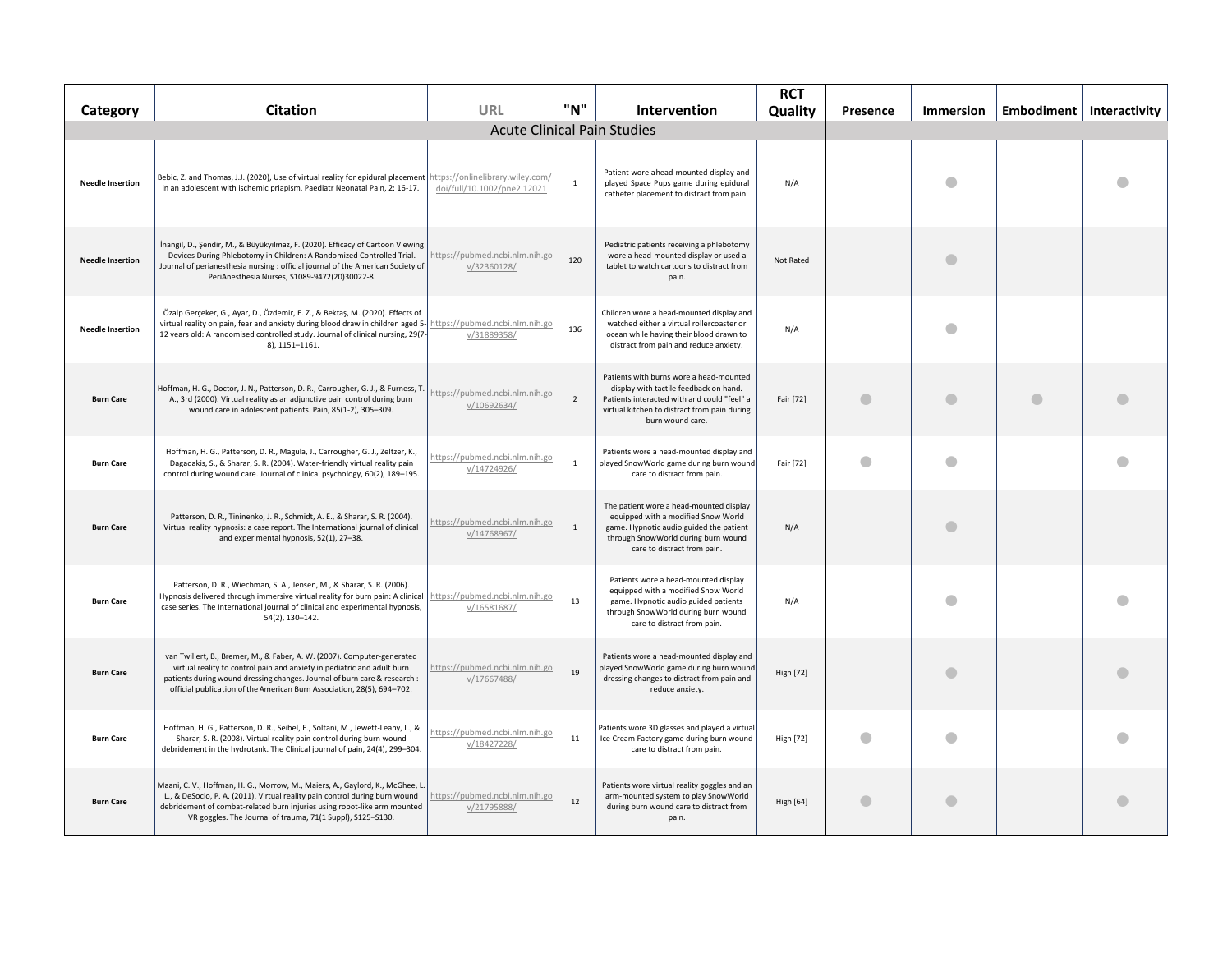| Category                           | <b>Citation</b>                                                                                                                                                                                                                                                                                                                                                         | URL                                                       | "N"            | Intervention                                                                                                                                                                                                      | <b>RCT</b><br>Quality | Presence  | <b>Immersion</b> | Embodiment | <b>Interactivity</b> |
|------------------------------------|-------------------------------------------------------------------------------------------------------------------------------------------------------------------------------------------------------------------------------------------------------------------------------------------------------------------------------------------------------------------------|-----------------------------------------------------------|----------------|-------------------------------------------------------------------------------------------------------------------------------------------------------------------------------------------------------------------|-----------------------|-----------|------------------|------------|----------------------|
| <b>Acute Clinical Pain Studies</b> |                                                                                                                                                                                                                                                                                                                                                                         |                                                           |                |                                                                                                                                                                                                                   |                       |           |                  |            |                      |
| <b>Burn Care</b>                   | Maani, C. V., Hoffman, H. G., Fowler, M., Maiers, A. J., Gaylord, K. M., &<br>Desocio, P. A. (2011). Combining ketamine and virtual reality pain control<br>during severe burn wound care: one military and one civilian patient. Pain<br>medicine (Malden, Mass.), 12(4), 673-678.                                                                                     | https://pubmed.ncbi.nlm.nih.gc<br>v/21481162/             | $\overline{z}$ | Patients wore a head-mounted display and<br>played SnowWorld with ketamine to distract<br>from pain during burn wound care.                                                                                       | N/A                   | $\bullet$ | O                |            | O                    |
| <b>Burn Care</b>                   | Kipping, B., Rodger, S., Miller, K., & Kimble, R. M. (2012). Virtual reality for<br>acute pain reduction in adolescents undergoing burn wound care: a<br>prospective randomized controlled trial. Burns : journal of the International<br>Society for Burn Injuries, 38(5), 650-657.                                                                                    | https://pubmed.ncbi.nlm.nih.go<br>v/22348801/             | 41             | Patients wore a head-mounted display and<br>played a Chicken Little VR game during burn<br>wound care to distract from pain.                                                                                      | High [62]             | $\bullet$ | $\mathbf \Omega$ |            |                      |
| <b>Burn Care</b>                   | Faber, A. W., Patterson, D. R., & Bremer, M. (2013). Repeated use of<br>immersive virtual reality therapy to control pain during wound dressing<br>changes in pediatric and adult burn patients. Journal of burn care & research<br>: official publication of the American Burn Association, 34(5), 563-568.                                                            | https://www.ncbi.nlm.nih.gov/<br>pmc/articles/PMC3770783/ | 36             | Patients wore a head-mounted display and<br>played SnowWorld during burn wound care<br>to distract from pain.                                                                                                     | N/A                   |           |                  |            |                      |
| <b>Burn Care</b>                   | Jeffs, D., Dorman, D., Brown, S., Files, A., Graves, T., Kirk, E., Meredith-Neve,<br>S., Sanders, J., White, B., & Swearingen, C. J. (2014). Effect of virtual reality on https://pubmed.ncbi.nlm.nih.go<br>adolescent pain during burn wound care. Journal of burn care & research<br>: official publication of the American Burn Association, 35(5), 395-408.         | v/24823326/                                               | 30             | Patients wore a head-mounted display and<br>played SnowWorld during burn wound care<br>to distract from pain.                                                                                                     | <b>High [62]</b>      |           |                  |            |                      |
| <b>Burn Care</b>                   | Small, C., Stone, R., Pilsbury, J., Bowden, M., & Bion, J. (2015). Virtual<br>restorative environment therapy as an adjunct to pain control during burn<br>dressing changes: study protocol for a randomised controlled trial. Trials, 16,<br>329.                                                                                                                      | https://pubmed.ncbi.nlm.nih.go<br>v/26242401/             | 25             | Patients played a computer game with a<br>joystick and headphones during burn wound<br>dressing changes to distract from pain.                                                                                    | Not Rated             | $\bullet$ | O                |            |                      |
| <b>Burn Care</b>                   | Ford, C. G., Manegold, E. M., Randall, C. L., Aballay, A. M., & Duncan, C. L.<br>(2018). Assessing the feasibility of implementing low-cost virtual reality<br>therapy during routine burn care. Burns : journal of the International Society<br>for Burn Injuries, 44(4), 886-895.                                                                                     | https://pubmed.ncbi.nlm.nih.go<br>v/29305105/             | 10             | Patients wore a head-mounted display and<br>could choose from 8 virtual reality nature<br>scenes to watch during burn care to distract<br>from pain.                                                              | N/A                   |           |                  |            |                      |
| <b>Burn Care</b>                   | Das, D. A., Grimmer, K. A., Sparnon, A. L., McRae, S. E., & Thomas, B. H.<br>(2005). The efficacy of playing a virtual reality game in modulating pain for<br>children with acute burn injuries: a randomized controlled trial<br>[ISRCTN87413556]. BMC pediatrics, 5(1), 1.                                                                                            | https://pubmed.ncbi.nlm.nih.go<br>v/15745448/             | $\overline{7}$ | Pediatric patients wore a head-mounted<br>display and played "Quake" game during<br>burn wound treatment to distract from pain.                                                                                   | <b>High [72]</b>      |           |                  |            |                      |
| <b>Burn Care</b>                   | Chan, E. A., Chung, J. W., Wong, T. K., Lien, A. S., & Yang, J. Y. (2007).<br>Application of a virtual reality prototype for pain relief of pediatric burn in<br>Taiwan. Journal of clinical nursing, 16(4), 786-793.                                                                                                                                                   | nttps://pubmed.ncbi.nlm.nih.go<br>v/17402961/             | 8              | Pediatric patients wore 3D glasses and<br>played a virtual Ice Cream Factory game<br>during burn care to distract from pain.                                                                                      | Fair [72]             | $\bullet$ | $\bullet$        |            |                      |
| <b>Burn Care</b>                   | Mott, J., Bucolo, S., Cuttle, L., Mill, J., Hilder, M., Miller, K., & Kimble, R. M.<br>(2008). The efficacy of an augmented virtual reality system to alleviate pain in https://pubmed.ncbi.nlm.nih.go<br>children undergoing burns dressing changes: a randomised controlled trial.<br>Burns : journal of the International Society for Burn Injuries, 34(6), 803-808. | v/18325675/                                               | 42             | ediatric patients played with an augmented<br>reality Interactive screen (Hospital Harry)<br>during burn dressing changes to distract<br>from pain.                                                               | Not Rated             |           |                  |            |                      |
| <b>Burn Care</b>                   | Khadra, C., Ballard, A., Déry, J., Paquin, D., Fortin, J. S., Perreault, I., Labbe,<br>D. R., Hoffman, H. G., Bouchard, S., & LeMay, S. (2018). Projector-based<br>virtual reality dome environment for procedural pain and anxiety in young<br>children with burn injuries: a pilot study. Journal of pain research, 11,<br>343-353.                                   | https://pubmed.ncbi.nlm.nih.go<br>v/29491717/             | 15             | Pediatric patients played with a dome-<br>shaped projector based virtual reality<br>system, which housed an interactive bubble<br>game played during burn wound care to<br>distract from pain and reduce anxiety. | N/A                   |           |                  |            |                      |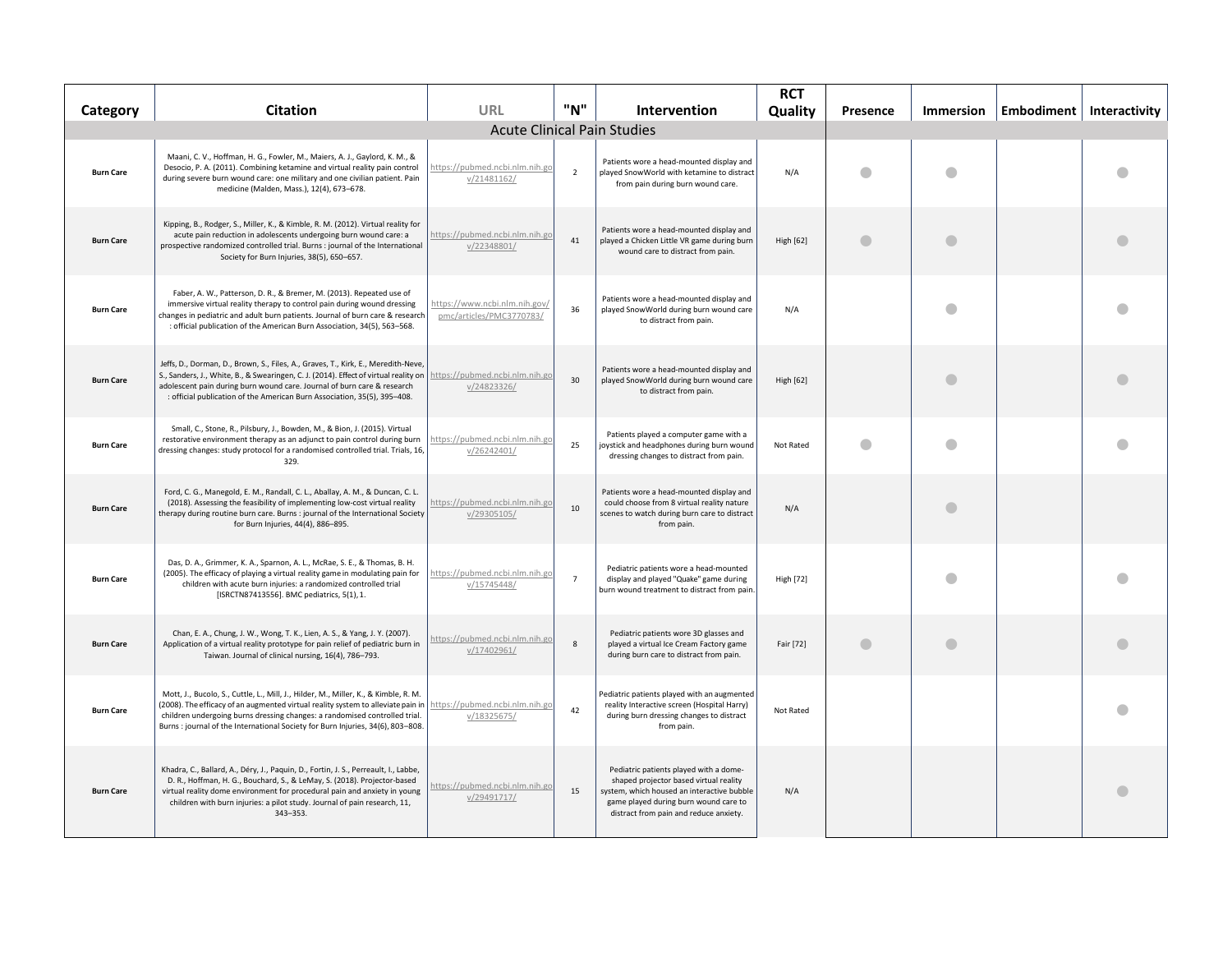| Category                   | <b>Citation</b>                                                                                                                                                                                                                                                                                                                                                                                                                        | <b>URL</b>                                                | "N"          | Intervention                                                                                                                                                       | <b>RCT</b><br>Quality | Presence | <b>Immersion</b> | Embodiment | Interactivity |
|----------------------------|----------------------------------------------------------------------------------------------------------------------------------------------------------------------------------------------------------------------------------------------------------------------------------------------------------------------------------------------------------------------------------------------------------------------------------------|-----------------------------------------------------------|--------------|--------------------------------------------------------------------------------------------------------------------------------------------------------------------|-----------------------|----------|------------------|------------|---------------|
|                            |                                                                                                                                                                                                                                                                                                                                                                                                                                        | <b>Acute Clinical Pain Studies</b>                        |              |                                                                                                                                                                    |                       |          |                  |            |               |
| <b>Burn Care</b>           | Hoffman, H. G., Rodriguez, R. A., Gonzalez, M., Bernardy, M., Peña, R., Beck,<br>W., Patterson, D. R., & Meyer, W. J., 3rd (2019). Immersive Virtual Reality as<br>an Adjunctive Non-opioid Analgesic for Pre-dominantly Latin American<br>Children With Large Severe Burn Wounds During Burn Wound Cleaning in<br>the Intensive Care Unit: A Pilot Study. Frontiers in human neuroscience, 13,<br>262.                                | https://www.ncbi.nlm.nih.gov/<br>pmc/articles/PMC6694842/ | 48           | Pediatric patients wore a head-mounted<br>display and played SnowWorld during burn<br>wound cleaning to distract from pain.                                        | N/A                   | a        |                  |            |               |
| <b>Burn Care</b>           | Khadra, C., Ballard, A., Paquin, D., Cotes-Turpin, C., Hoffman, H. G.,<br>Perreault, I., Fortin, J. S., Bouchard, S., Théroux, J., & Le May, S. (2020).<br>Effects of a projector-based hybrid virtual reality on pain in young children<br>with burn injuries during hydrotherapy sessions: A within-subject<br>randomized crossover trial. Burns : journal of the International Society for<br>Burn Injuries, S0305-4179(19)30635-7. | https://pubmed.ncbi.nlm.nih.go<br>v/32389349/             | 38           | Pediatric burn patients entered a water-<br>friendly Projector-Based Hybrid Virtual<br>Reality dome environment during<br>hydrotherapy to distract from pain.      | Not Rated             |          |                  |            |               |
|                            |                                                                                                                                                                                                                                                                                                                                                                                                                                        | <b>Experimental Pain Studies</b>                          |              |                                                                                                                                                                    |                       |          |                  |            |               |
| <b>Pain-related Affect</b> | Riva, G., Mantovani, F., Capideville, C. S., Preziosa, A., Morganti, F., Villani,<br>D., Gaggioli, A., Botella, C., & Alcañiz, M. (2007). Affective interactions using<br>virtual reality: the link between presence and emotions. Cyberpsychology &<br>behavior : the impact of the Internet, multimedia and virtual reality on<br>behavior and society, 10(1), 45-56.                                                                | https://pubmed.ncbi.nlm.nih.go<br>v/17305448/             | 61           | Participants wore a head-mounted display<br>and navigated through either an anxiety-<br>provoking or relaxing virtual landscape.                                   | N/A                   |          |                  |            |               |
| <b>Pain-related Affect</b> | Bouchard, S., Bernier, F., Boivin, É., Dumoulin, S., Laforest, M., Guitard, T.,<br>Robillard, G., Monthuy-Blanc, J., & Renaud, P. (2013). Empathy toward<br>virtual humans depicting a known or unknown person expressing pain.<br>Cyberpsychology, behavior and social networking, 16(1), 61-71.                                                                                                                                      | https://pubmed.ncbi.nlm.nih.go<br>v/23320872/             | 42           | Participants entered an immersive virtual<br>reality (Cave-like system) that showed an<br>animal or human figure in pain.                                          | N/A                   |          |                  |            |               |
| <b>Painful Stimulus</b>    | Tse, M. M., Ng, J. K., Chung, J. W., & Wong, T. K. (2002). The effect of visual<br>stimulation via the eyeglass display and the perception of pain.<br>Cyberpsychology & behavior : the impact of the Internet, multimedia and<br>virtual reality on behavior and society, 5(1), 65-75.                                                                                                                                                | https://pubmed.ncbi.nlm.nih.go<br>v/11990976/             | 72           | Participants wore an eyeglass display and<br>received a painful stimulus while viewing<br>various virtual environments to distract<br>from pain and reduceanxiety. | N/A                   |          |                  |            |               |
| <b>Painful Stimulus</b>    | Hoffman, H. G., Sharar, S. R., Coda, B., Everett, J. J., Ciol, M., Richards, T., &<br>Patterson, D. R. (2004). Manipulating presence influences the magnitude of<br>virtual reality analgesia. Pain, 111(1-2), 162-168.                                                                                                                                                                                                                | https://pubmed.ncbi.nlm.nih.go<br>V/15327820/             | 39           | Participants wore either a head-mounted<br>display (Hi-tech) or goggles (Low-tech) to<br>play SnowWorld while receiving a painful<br>stimulus.                     | N/A                   | O        | O                |            |               |
| <b>Painful Stimulus</b>    | Hoffman, H. G., Richards, T. L., Coda, B., Bills, A. R., Blough, D., Richards, A.<br>L., & Sharar, S. R. (2004). Modulation of thermal pain-related brain activity<br>with virtual reality: evidence from fMRI. Neuroreport, 15(8), 1245-1248.                                                                                                                                                                                         | https://pubmed.ncbi.nlm.nih.gc<br>v/15167542/             | $\mathbf{g}$ | Participants wore a head-mounted display<br>and played SnowWorld while receiving<br>thermal pain in an fMRI.                                                       | N/A                   |          |                  |            |               |
| <b>Painful Stimulus</b>    | Hoffman, H. G., Seibel, E. J., Richards, T. L., Furness, T. A., Patterson, D. R., &<br>Sharar, S. R. (2006). Virtual reality helmet display quality influences the<br>magnitude of virtual reality analgesia. The journal of pain : official journal of<br>the American Pain Society, 7(11), 843-850.                                                                                                                                  | https://pubmed.ncbi.nlm.nih.gc<br>v/17074626/             | 77           | Participants wore a head-mounted display<br>and played SnowWorld with varying graphic<br>display quality while receiving a painful<br>stimulus.                    | N/A                   |          |                  |            |               |
| <b>Painful Stimulus</b>    | Patterson, D. R., Hoffman, H. G., Palacios, A. G., & Jensen, M. J. (2006).<br>Analgesic effects of posthypnotic suggestions and virtual reality distraction<br>on thermal pain. Journal of abnormal psychology, 115(4), 834-841.                                                                                                                                                                                                       | https://pubmed.ncbi.nlm.nih.go<br>v/17100541/             | 103          | Participants wore a head-mounted display<br>and played SnowWorld paired with analgesic<br>hypnotic suggestions while receiving painful<br>thermal stimuli.         | N/A                   |          |                  |            |               |
| <b>Painful Stimulus</b>    | Mühlberger, A., Wieser, M. J., Kenntner-Mabiala, R., Pauli, P., & Wiederhold,<br>B. K. (2007). Pain modulation during drives through cold and hot virtual<br>environments. Cyberpsychology & behavior : the impact of the Internet,<br>multimedia and virtual reality on behavior and society, 10(4), 516-522.                                                                                                                         | https://pubmed.ncbi.nlm.nih.go<br>v/17711359/             | 48           | Participants wore a head-mounted display<br>showing an Enchanted Forest in Summer<br>(Hot) and Winter (Cold) while receiving a<br>painful stimulus.                | N/A                   |          | a                |            |               |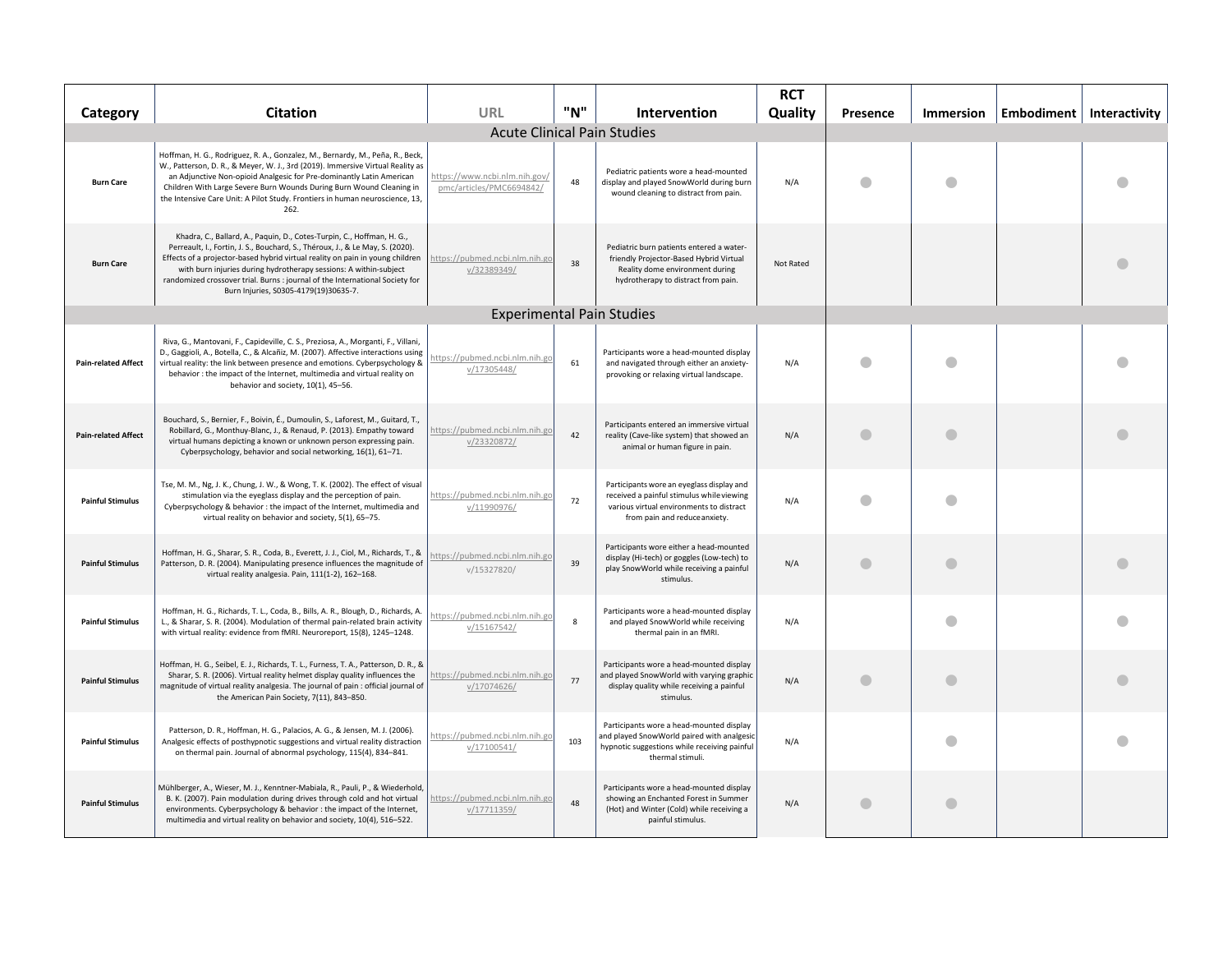| Category                         | <b>Citation</b>                                                                                                                                                                                                                                                                                                                                                 | URL                                                       | "N" | <b>Intervention</b>                                                                                                                                                                                                              | <b>RCT</b><br>Quality | Presence  | <b>Immersion</b> |           | Embodiment   Interactivity |
|----------------------------------|-----------------------------------------------------------------------------------------------------------------------------------------------------------------------------------------------------------------------------------------------------------------------------------------------------------------------------------------------------------------|-----------------------------------------------------------|-----|----------------------------------------------------------------------------------------------------------------------------------------------------------------------------------------------------------------------------------|-----------------------|-----------|------------------|-----------|----------------------------|
| <b>Experimental Pain Studies</b> |                                                                                                                                                                                                                                                                                                                                                                 |                                                           |     |                                                                                                                                                                                                                                  |                       |           |                  |           |                            |
| <b>Painful Stimulus</b>          | Dahlquist, L. M., McKenna, K. D., Jones, K. K., Dillinger, L., Weiss, K. E., &<br>Ackerman, C. S. (2007). Active and passive distraction using a head-mounted<br>display helmet: effects on cold pressor pain in children. Health psychology :<br>official journal of the Division of Health Psychology, American Psychological<br>Association, 26(6), 794-801. | nttps://pubmed.ncbi.nlm.nih.go<br>v/18020853/             | 40  | Children wore a head-mounted display while<br>undergoing a cold pressor task and playing a<br>Playstation2 Finding Nemo to distract from<br>pain.                                                                                | N/A                   |           |                  |           |                            |
| <b>Painful Stimulus</b>          | Wender, R., Hoffman, H. G., Hunner, H. H., Seibel, E. J., Patterson, D. R., &<br>Sharar, S. R. (2009). INTERACTIVITY INFLUENCES THE MAGNITUDE OF VIRTUAL<br>REALITY ANALGESIA. Journal of cyber therapy and rehabilitation, 2(1), 27-33.                                                                                                                        | ittps://pubmed.ncbi.nlm.nih.go<br>v/20390047/             | 21  | Participants wore a head-mounted display<br>and played different versions of SnowWorld<br>with differing levels of interactivity while<br>receiving a painful stimulus.                                                          | N/A                   |           |                  |           |                            |
| <b>Painful Stimulus</b>          | Rutter, C. E., Dahlquist, L. M., & Weiss, K. E. (2009). Sustained efficacy of<br>virtual reality distraction. The journal of pain : official journal of the<br>American Pain Society, 10(4), 391-397.                                                                                                                                                           | https://pubmed.ncbi.nlm.nih.go<br>v/19231295/             | 28  | Participants wore a head-mounted display<br>while receiving a painful stimulus and<br>playing a PlayStation2 Finding Nemo game<br>to distract from pain.                                                                         | N/A                   |           |                  |           |                            |
| <b>Painful Stimulus</b>          | Dahlquist, L. M., Weiss, K. E., Clendaniel, L. D., Law, E. F., Ackerman, C. S., &<br>McKenna, K. D. (2009). Effects of videogame distraction using a virtual reality https://pubmed.ncbi.nlm.nih.go<br>type head-mounted display helmet on cold pressor pain in children. Journal<br>of pediatric psychology, 34(5), 574-584.                                   | v/18367495/                                               | 41  | Children wore a head-mounted display while<br>undergoing a cold pressor task and playing a<br>Free Dive game controlled via joystick to<br>distract from pain.                                                                   | N/A                   |           |                  |           |                            |
| <b>Painful Stimulus</b>          | Gutierrez-Maldonado, J., Gutierrez-Martinez, O., Loreto, D., Peñaloza, C., &<br>Nieto, R. (2010). Presence, involvement and efficacy of a virtual reality<br>intervention on pain. Studies in health technology and informatics, 154, 97-<br>101.                                                                                                               | https://pubmed.ncbi.nlm.nih.go<br>v/20543278/             | 45  | Participants wore a head-mounted display<br>showing stereoscopic figures that<br>represented pain while receiving a painful<br>stimulus. These figures could be transformed<br>into relaxed figures using a mouse.               | N/A                   |           |                  |           |                            |
| <b>Painful Stimulus</b>          | Dahlquist, L. M., Herbert, L. J., Weiss, K. E., & Jimeno, M. (2010). Virtual-<br>reality distraction and cold-pressor pain tolerance: does avatar point of view<br>matter?. Cyberpsychology, behavior and social networking, 13(5), 587-591.                                                                                                                    | https://www.ncbi.nlm.nih.gov/<br>pmc/articles/PMC3131807/ | 41  | Patients wore a head-mounted display while<br>undergoing a cold pressor task and playing<br>the PlayStation2 Need for Speed game in<br>either 1st or 3rd person.                                                                 | N/A                   |           |                  |           |                            |
| <b>Painful Stimulus</b>          | Law, E. F., Dahlquist, L. M., Sil, S., Weiss, K. E., Herbert, L. J., Wohlheiter, K.,<br>& Horn, S. B. (2011). Videogame distraction using virtual reality technology<br>for children experiencing cold pressor pain: the role of cognitive processing.<br>Journal of pediatric psychology, 36(1), 84-94.                                                        | https://pubmed.ncbi.nlm.nih.go<br>v/20656761/             | 79  | Children wore a head-mounted display and<br>underwent a cold pressor task while playing<br>the Nintendo Wii game "Nights: Journey of<br>Dreams-Aqua Garden" to distract from pain.<br>The game was played actively or passively. | N/A                   |           |                  |           |                            |
| <b>Painful Stimulus</b>          | Gutierrez-Maldonado, J., Gutierrez-Martinez, O., & Cabas-Hoyos, K. (2011).<br>Interactive and passive virtual reality distraction: effects on presence and<br>pain intensity. Studies in health technology and informatics, 167, 69-73.                                                                                                                         | https://pubmed.ncbi.nlm.nih.go<br>v/21685644/             | 68  | Participants wore a head-mounted display<br>and received a painful stimulus while playing<br>an active or passive version of the "Surreal<br>World" game to distract from pain.                                                  | N/A                   |           |                  |           |                            |
| <b>Painful Stimulus</b>          | Gutiérrez-Martínez, O., Gutiérrez-Maldonado, J., & Loreto-Quijada, D.<br>(2011). Control over the virtual environment influences the presence and<br>efficacy of a virtual reality intervention on pain. Studies in health technology<br>and informatics, 167, 111-115.                                                                                         | https://pubmed.ncbi.nlm.nih.go<br>v/21685651/             | 94  | Participants wore a head-mounted display<br>showing stereoscopic figures that<br>represented pain while receiving a painful<br>stimulus. These figures could be transformed<br>into relaxed figures using a mouse.               | N/A                   |           |                  |           |                            |
| <b>Painful Stimulus</b>          | Hänsel, A., Lenggenhager, B., von Känel, R., Curatolo, M., & Blanke, O. (2011).<br>Seeing and identifying with a virtual body decreases pain perception.<br>European journal of pain (London, England), 15(8), 874-879.                                                                                                                                         | https://pubmed.ncbi.nlm.nih.go<br>v/21570328/             | 15  | Participants wore a head-mounted display<br>and received a painful stimulus while looking<br>at either a virtual human avatar or square<br>object.                                                                               | N/A                   | $\bullet$ | O                | $\bullet$ |                            |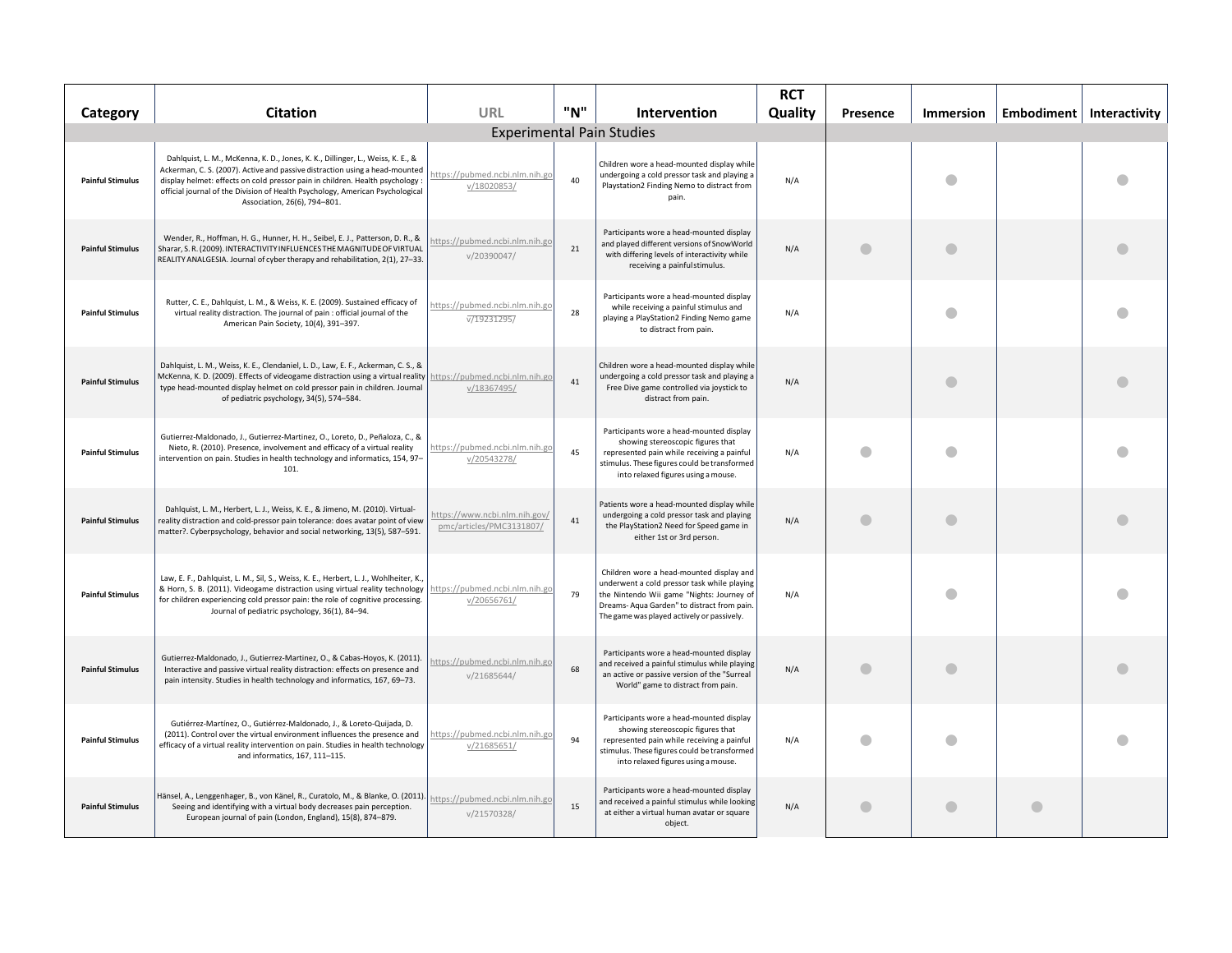| Category                         | <b>Citation</b>                                                                                                                                                                                                                                                                                                                     | URL                                                       | "N" | <b>Intervention</b>                                                                                                                                                                                                | <b>RCT</b><br>Quality | Presence | <b>Immersion</b> | Embodiment   Interactivity |
|----------------------------------|-------------------------------------------------------------------------------------------------------------------------------------------------------------------------------------------------------------------------------------------------------------------------------------------------------------------------------------|-----------------------------------------------------------|-----|--------------------------------------------------------------------------------------------------------------------------------------------------------------------------------------------------------------------|-----------------------|----------|------------------|----------------------------|
| <b>Experimental Pain Studies</b> |                                                                                                                                                                                                                                                                                                                                     |                                                           |     |                                                                                                                                                                                                                    |                       |          |                  |                            |
| <b>Painful Stimulus</b>          | Gutiérrez-Maldonado, J., Gutiérrez-Martínez, O., Loreto-Quijada, D., & Nieto<br>Luna, R. (2012). The use of virtual reality for coping with pain with healthy<br>participants. Psicothema, 24(4), 516-522.                                                                                                                          | https://pubmed.ncbi.nlm.nih.go<br>v/23079345/             | 45  | Participants wore a head-mounted display<br>showing stereoscopic figures that<br>represented pain while receiving a painful<br>stimulus. These figures could be transformed<br>into relaxed figures using a mouse. | N/A                   |          |                  |                            |
| <b>Painful Stimulus</b>          | Sil, S., Dahlquist, L. M., Thompson, C., Hahn, A., Herbert, L., Wohlheiter, K.,<br>& Horn, S. (2014). The effects of coping style on virtual reality enhanced<br>videogame distraction in children undergoing cold pressor pain. Journal of<br>behavioral medicine, 37(1), 156-165.                                                 | https://pubmed.ncbi.nlm.nih.go<br>v/23184062/             | 62  | Children wore a head-mounted display and<br>underwent a cold pressor task while playing<br>Sonic the Hedgehog for Wii.                                                                                             | N/A                   |          | a                |                            |
| <b>Painful Stimulus</b>          | Martini, M., Perez-Marcos, D., & Sanchez-Vives, M. V. (2013). What Color is<br>My Arm? Changes in Skin Color of an Embodied Virtual Arm Modulates Pain<br>Threshold. Frontiersin human neuroscience, 7, 438.                                                                                                                        | https://www.ncbi.nlm.nih.gov/<br>pmc/articles/PMC3728482/ | 30  | Participants wore a head-mounted display<br>and finger sensors to a control virtual arm of<br>varying skin tone while receiving a painful<br>stimulus.                                                             | N/A                   |          |                  |                            |
| <b>Painful Stimulus</b>          | Loreto-Quijada, D., Gutiérrez-Maldonado, J., Gutiérrez-Martínez, O., & Nieto<br>R. (2013). Testing a virtual reality intervention for pain control. European<br>journal of pain (London, England), 17(9), 1403-1410.                                                                                                                | ittps://pubmed.ncbi.nlm.nih.go<br>v/23580493/             | 64  | Participants wore a head-mounted display<br>showing stereoscopic figures that<br>represented pain while receiving a painful<br>stimulus. These figures could be transformed<br>into relaxed figures using a mouse. | N/A                   |          |                  |                            |
| <b>Painful Stimulus</b>          | Martini, M., Perez-Marcos, D., & Sanchez-Vives, M. V. (2014). Modulation of<br>pain threshold by virtual body ownership. European journal of pain (London,<br>England), 18(7), 1040-1048.                                                                                                                                           | https://pubmed.ncbi.nlm.nih.go<br>v/24449513/             | 32  | Participants wore a head-mounted display<br>showing a virtual arm while receiving a<br>painful stimulus.                                                                                                           | N/A                   |          |                  |                            |
| <b>Painful Stimulus</b>          | Vigil, J. M., Torres, D., Wolff, A., & Hughes, K. (2014). Exposure to virtual<br>social stimuli modulates subjective pain reports. Pain research &<br>management, 19(4), e103-e108.                                                                                                                                                 | https://www.ncbi.nlm.nih.gov/<br>pmc/articles/PMC4158939/ | 120 | Participants watched a video screen either<br>with (social pressure) or without a researcher<br>(no social pressure) in the room while<br>undergoing a during cold pressor task.                                   | N/A                   |          |                  |                            |
| <b>Painful Stimulus</b>          | Sulea, C., Soomro, A., Wiederhold, B. K., & Wiederhold, M. D. (2014).<br>Quantifying the effectiveness of virtual reality pain management: a pilot<br>study. Studies in health technology and informatics, 199, 94-97.                                                                                                              | https://pubmed.ncbi.nlm.nih.go<br>v/24875698/             | 6   | Participants wore a head-mounted display<br>and received a painful stimulus while playing<br>"Icy Cool World" game to distract from pain.                                                                          | N/A                   |          |                  |                            |
| <b>Painful Stimulus</b>          | Loreto-Quijada, D., Gutiérrez-Maldonado, J., Nieto, R., Gutiérrez-Martínez,<br>O., Ferrer-García, M., Saldaña, C., Fusté-Escolano, A., & Liutsko, L. (2014).<br>Differential effects of two virtual reality interventions: distraction versus<br>pain control. Cyberpsychology, behavior and social networking, 17(6), 353-<br>358. | nttps://pubmed.ncbi.nlm.nih.go<br>v/24892197/             | 77  | Participants recived a painful stimulus<br>wearing either 3D glasses (SurrealWorld<br>interactive environment) or watching a<br>virtual pain control with stereoscopic<br>figures.                                 | N/A                   |          |                  |                            |
| <b>Painful Stimulus</b>          | Enea, V., Dafinoiu, I., Opriș, D., & David, D. (2014). Effects of hypnotic<br>analgesia and virtual reality on the reduction of experimental pain among<br>high and low hypnotizables. The International journal of clinical and<br>experimental hypnosis, 62(3), 360-377.                                                          | https://pubmed.ncbi.nlm.nih.go<br>v/24837064/             | 120 | Participants wore a head-mounted display<br>and played SnowWorld paired with analgesic<br>hypnotic suggestions while receiving a<br>painful stimulus.                                                              | N/A                   |          |                  |                            |
| <b>Painful Stimulus</b>          | Romano, D., Llobera, J., & Blanke, O. (2016). Size and Viewpoint of an<br>Embodied Virtual Body Affect the Processing of Painful Stimuli. The journal<br>of pain : official journal of the American Pain Society, 17(3), 350-358.                                                                                                   | https://pubmed.ncbi.nlm.nih.go<br>v/26656236/             | 21  | Participants wore a head-mounted display<br>while receiving a painful stimulus and<br>veiwing a virtual syringe puncture an avatar's<br>arm. The avatar's body size and viewpoint<br>were altered.                 | N/A                   |          |                  |                            |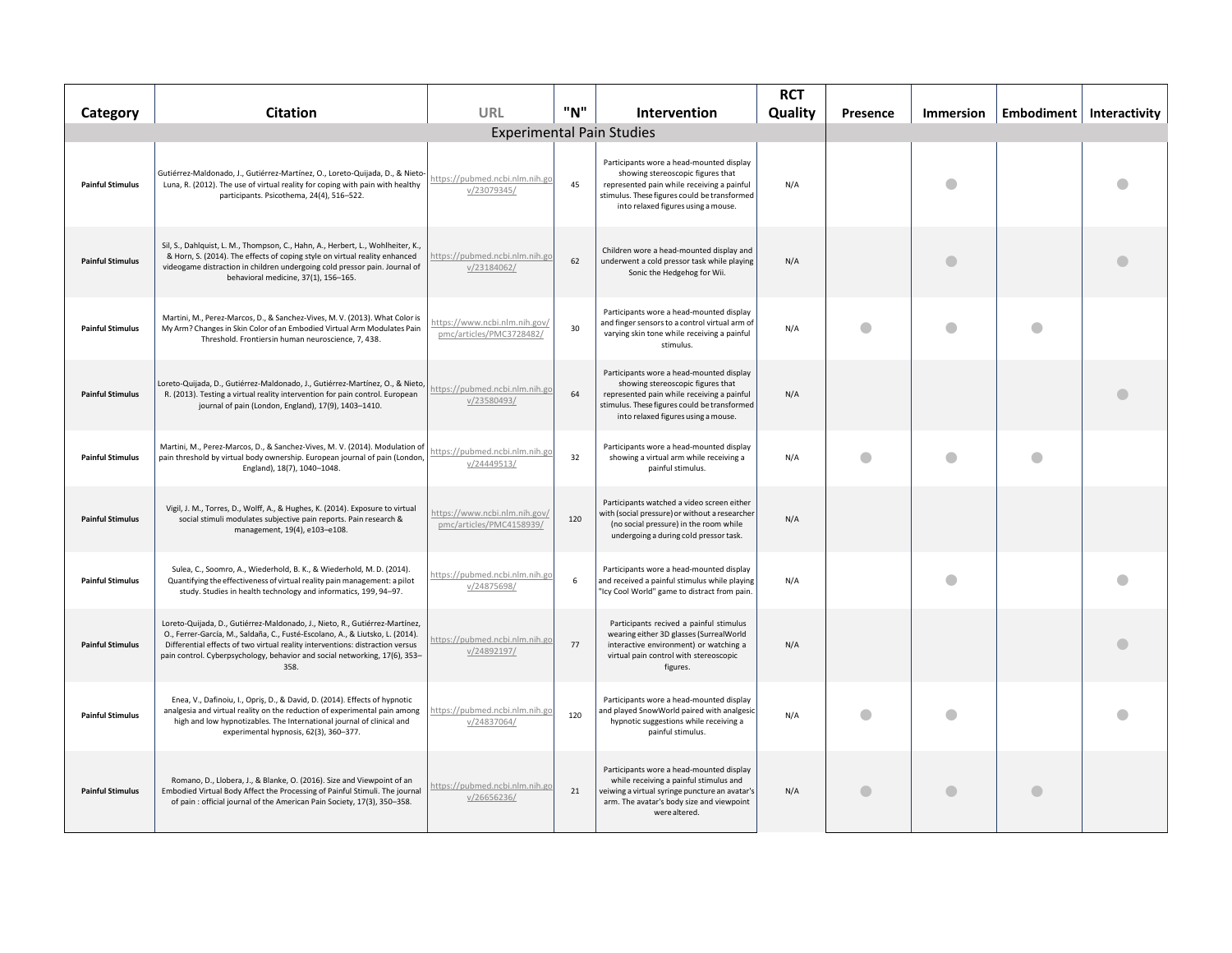| Category                         | <b>Citation</b>                                                                                                                                                                                                                                                                                                                                                                                                                   | <b>URL</b>                                                | "N" | <b>Intervention</b>                                                                                                                                                                           | <b>RCT</b><br>Quality | Presence   | <b>Immersion</b> |           | Embodiment   Interactivity |
|----------------------------------|-----------------------------------------------------------------------------------------------------------------------------------------------------------------------------------------------------------------------------------------------------------------------------------------------------------------------------------------------------------------------------------------------------------------------------------|-----------------------------------------------------------|-----|-----------------------------------------------------------------------------------------------------------------------------------------------------------------------------------------------|-----------------------|------------|------------------|-----------|----------------------------|
| <b>Experimental Pain Studies</b> |                                                                                                                                                                                                                                                                                                                                                                                                                                   |                                                           |     |                                                                                                                                                                                               |                       |            |                  |           |                            |
| <b>Painful Stimulus</b>          | Demeter, N., Josman, N., Eisenberg, E., & Pud, D. (2015). Who can benefit<br>from virtual reality to reduce experimental pain? A crossover study in<br>healthy subjects. European journal of pain (London, England), 19(10),<br>1467-1475.                                                                                                                                                                                        | https://pubmed.ncbi.nlm.nih.go<br>v/25716105/             | 82  | Paticipants played an augmented reality<br>game (EyeToy) that required limb movement<br>while receiving a painful stimulus to distract<br>from pain.                                          | N/A                   |            |                  |           |                            |
| <b>Painful Stimulus</b>          | Martini, M., Kilteni, K., Maselli, A. et al., (2015). The body fades away:<br>investigating the effects of transparency of an embodied virtual body on pain<br>threshold and body ownership. Scientific Reports 5,13948.                                                                                                                                                                                                          | https://www.nature.com/artic<br>es/srep13948              | 24  | Participants wore a head-mounted display<br>and received a painful stimulus while<br>observing a virtual arm that varied in<br>transparency.                                                  | N/A                   | $\bigcirc$ | a                | $\bullet$ |                            |
| <b>Painful Stimulus</b>          | Sharar, S. R., Alamdari, A., Hoffer, C., Hoffman, H. G., Jensen, M. P., &<br>Patterson, D. R. (2016). Circumplex Model of Affect: A Measure of Pleasure<br>and Arousal During Virtual Reality Distraction Analgesia. Games for health<br>journal, 5(3), 197-202.                                                                                                                                                                  | https://pubmed.ncbi.nlm.nih.go<br>v/27171578/             | 74  | Participants wore a Head-mounted display<br>and received thermal/electrical pain while<br>playing SnowWorld to distract from pain.                                                            | N/A                   |            |                  |           |                            |
| <b>Painful Stimulus</b>          | Johnson, S., & Coxon, M. (2016). Sound can enhance the analgesic effect of<br>virtual reality. Royal Society open science, 3(3), 150567.                                                                                                                                                                                                                                                                                          | https://www.ncbi.nlm.nih.gov/<br>pmc/articles/PMC4821257/ | 32  | Participants wore a head-mounted display<br>and received a painful stimulus while playing<br>a racing game on with sound on or off.                                                           | N/A                   |            | a                |           |                            |
| <b>Painful Stimulus</b>          | Fusaro, M., Tieri, G., & Aglioti, S. M. (2016). Seeing pain and pleasure on self<br>and others: behavioral and psychophysiological reactivity in immersive<br>virtual reality. Journal of neurophysiology, 116(6), 2656-2662.                                                                                                                                                                                                     | https://pubmed.ncbi.nlm.nih.go<br>v/27655965/             | 24  | Participants wore a head-mounted display<br>and received painful stimuli while watching<br>a virtual hand receive painful or pleasing<br>stimuli from 1st or 3rd person.                      | N/A                   | a          |                  | $\bullet$ |                            |
| <b>Painful Stimulus</b>          | Nierula, B., Martini, M., Matamala-Gomez, M., Slater, M., & Sanchez-Vives,<br>M. V. (2017). Seeing an Embodied Virtual Hand is Analgesic Contingent on<br>Colocation. The journal of pain : official journal of the American Pain Society,<br>18(6), 645-655.                                                                                                                                                                     | ittps://pubmed.ncbi.nlm.nih.go<br>v/28108385/             | 19  | Participants wore a head-mounted display<br>and received painful stimuli while observing<br>a virtual rubber hand. The physical distance<br>between the real and virtual body were<br>varied. | N/A                   |            |                  |           |                            |
| <b>Painful Stimulus</b>          | Smith, A., Carlow, K., Biddulph, T., Murray, B., Paton, M., & Harvie, D. S.<br>(2017). Contextual modulation of pain sensitivity utilising virtual<br>environments. British journal of pain, 11(2), 71-80.                                                                                                                                                                                                                        | https://pubmed.ncbi.nlm.nih.go<br>v/28491299/             | 25  | Participants wore a head-mounted display<br>and received painful stimuli while observing<br>socially positive or negative virtual contexts.                                                   | N/A                   |            |                  |           |                            |
| <b>Painful Stimulus</b>          | Weeth, A., Mühlberger, A., & Shiban, Y. (2017). Was it less painful for<br>knights? Influence of appearance on pain perception. European journal of<br>pain (London, England), 21(10), 1756-1762.                                                                                                                                                                                                                                 | https://pubmed.ncbi.nlm.nih.go<br>v/28758311/             | 32  | Participants wore a head-mounted display<br>and received painful stimuli on their arm<br>while observing a virtual arm with and<br>without armor.                                             | N/A                   |            |                  |           |                            |
| <b>Painful Stimulus</b>          | Karafotias, G., Korres, G., Teranishi, A., Park, W., Eid, M., Karafotias, G.,<br>Korres, G., Teranishi, A., Wanjoo Park, Eid, M., Teranishi, A., Korres, G., Park,<br>W., Karafotias, G., & Eid, M. (2018). Mid-Air Tactile Stimulation for Pain<br>Distraction. IEEE transactions on haptics, 11(2), 185-191.                                                                                                                    | https://pubmed.ncbi.nlm.nih.go<br>v/29911977/             | 50  | Participants wore a head-mounted display<br>and a hand motion tracker with mid-air<br>haptics to complete virtual ball-balancing<br>task while receiving a painful stimulus.                  | N/A                   |            |                  | O         |                            |
| <b>Painful Stimulus</b>          | Zeroth, J. A., Dahlquist, L. M., & Foxen-Craft, E. C. (2019). The effects of<br>auditory background noise and virtual reality technology on video game<br>distraction analgesia. Scandinavian journal of pain, 19(1), 207-217.                                                                                                                                                                                                    | https://pubmed.ncbi.nlm.nih.go<br>v/30422807/             | 164 | Participants wore a head-mounted display<br>and received painful stimuli while playing<br>Mario Kart in a noisy or quiet environment.                                                         | N/A                   |            | O                |           |                            |
| <b>Painful Stimulus</b>          | Phelan, I., Furness, P. J., Fehily, O., Thompson, A. R., Babiker, N. T., Lamb, M.<br>A., & Lindley, S. A. (2019). A Mixed-Methods Investigation Into the<br>Acceptability, Usability, and Perceived Effectiveness of Active and Passive<br>Virtual Reality Scenarios in Managing Pain Under Experimental Conditions.<br>Journal of burn care & research : official publication of the American Burn<br>Association, 40(1), 85-90. | https://pubmed.ncbi.nlm.nih.go<br>v/30247616/             | 15  | Participants wore a head-mounted display<br>and received painful stimuli while playing<br>either an active game (sheep herding,<br>basketball) or watching passive scenarios<br>(stories).    | N/A                   |            |                  |           |                            |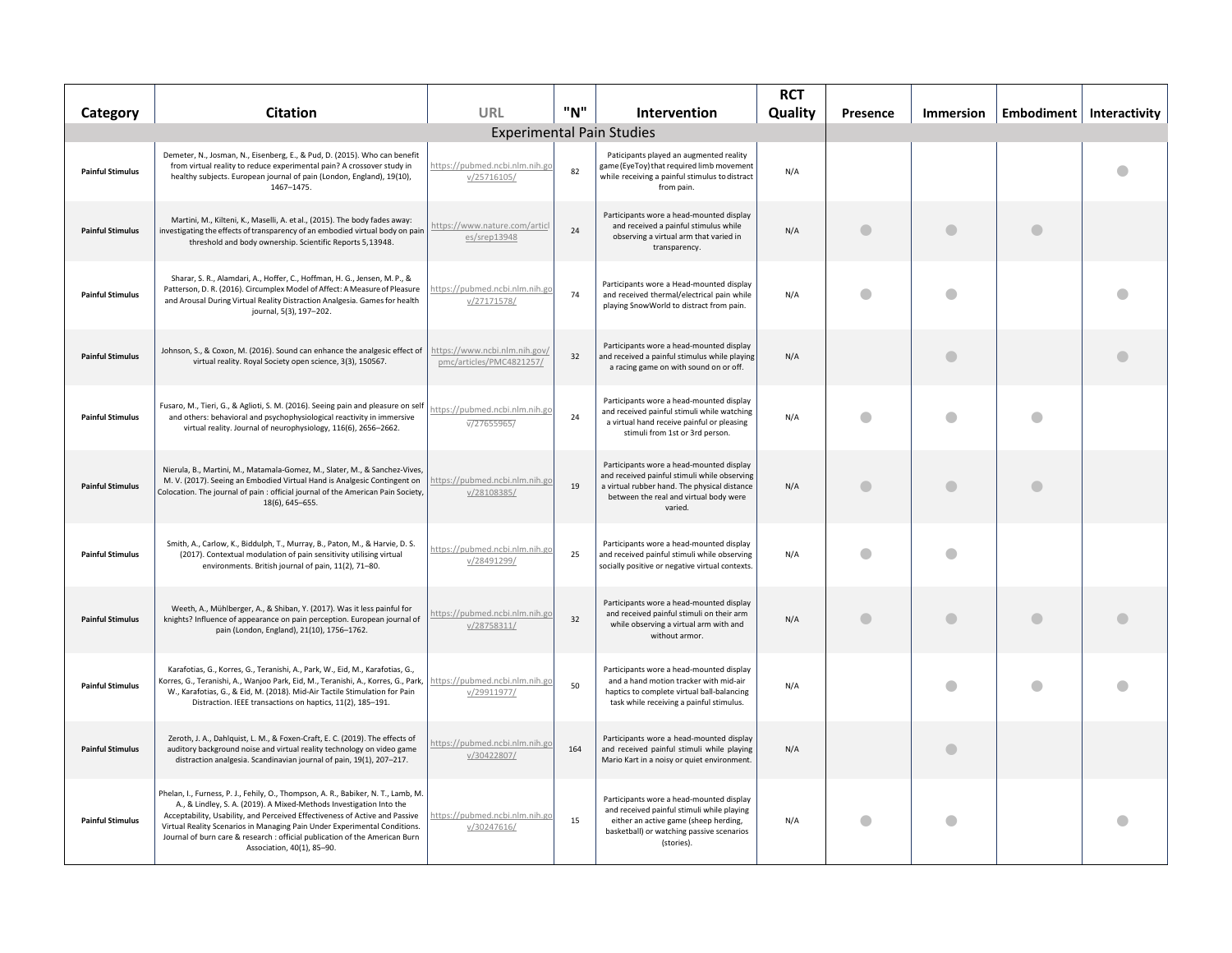|                         |                                                                                                                                                                                                                                                                          |                                                       |     |                                                                                                                                                                                                                                                               | <b>RCT</b> |           |           |   |                            |
|-------------------------|--------------------------------------------------------------------------------------------------------------------------------------------------------------------------------------------------------------------------------------------------------------------------|-------------------------------------------------------|-----|---------------------------------------------------------------------------------------------------------------------------------------------------------------------------------------------------------------------------------------------------------------|------------|-----------|-----------|---|----------------------------|
| Category                | <b>Citation</b>                                                                                                                                                                                                                                                          | URL                                                   | "N" | Intervention                                                                                                                                                                                                                                                  | Quality    | Presence  | Immersion |   | Embodiment   Interactivity |
|                         |                                                                                                                                                                                                                                                                          |                                                       |     | <b>Experimental Pain Studies</b>                                                                                                                                                                                                                              |            |           |           |   |                            |
| <b>Painful Stimulus</b> | Harvie, D. S., Sterling, M., & Smith, A. D. (2018). Do pain-associated contexts<br>increase pain sensitivity? An investigation using virtual reality. Scandinavian<br>journal of pain, 18(3), 525-532.                                                                   | https://pubmed.ncbi.nlm.nih.go<br>v/29794263/         | 48  | Participants wore a head-mounted<br>display and observed various virtuals<br>scenes while recieving electro and<br>vibrotactile stimulation to wrist.                                                                                                         | N/A        |           |           |   |                            |
| <b>Painful Stimulus</b> | Fusaro, M., Tieri, G., & Aglioti, S. M. (2019). Influence of cognitive stance and<br>physical perspective on subjective and autonomic reactivity to observed<br>pain and pleasure: An immersive virtual reality study. Consciousness and<br>cognition, 67, 86-97.        | https://pubmed.ncbi.nlm.nih.go<br>v/30553938/         | 36  | Participants wore a head-mounted<br>display and received painful stimuli<br>while watching a virtual hand receive<br>painful or pleasing stimuli from 1st or<br>3rd person.                                                                                   | N/A        | $\bullet$ |           | O |                            |
| <b>Painful Stimulus</b> | Karaman, D., Erol, F., Yılmaz, D., & Dikmen, Y. (2019). Investigation of the<br>effect of the virtual reality application on experimental pain severity in<br>healthy. Revista da Associacao Medica Brasileira (1992), 65(3), 446-451.                                   | nttps://pubmed.ncbi.nlm.nih.go<br>v/30994846/         | 172 | Participants wore a head-mounted<br>display while receiving painful stimuli<br>and watching a virtual roller coaster<br>ride to distract from pain.                                                                                                           | N/A        |           |           |   |                            |
| <b>Painful Stimulus</b> | Lier, E.J., Oosterman, J.M., Assmann, R. et al. (2020) The effect of<br>Virtual Reality on evoked potentials following painful electrical stimuli<br>and subjective pain. Sci Rep 10, 9067.                                                                              | https://www.nature.com/artic<br>es/s41598-020-66035-4 | 30  | Participants wore a head-mounted<br>display and received noxious<br>electrical stimuli while playing a<br>virtual river game to distract from<br>pain. The game could be active<br>(playable) or passive (observation<br>only)                                | N/A        |           |           |   |                            |
| <b>Painful Stimulus</b> | Daniel, A., Barker, L., & Martini, M. (2020). Pain modulation by illusory body<br>rotation: A new way to disclose the interaction between the vestibular<br>system and pain processing. European journal of pain (London, England),<br>10.1002/ejp.1556.                 | https://pubmed.ncbi.nlm.nih.gov/<br>32170809/         | 24  | Participants wore a head-mounted<br>display and viewed virtual room which<br>could appear with five degrees of<br>rotation in the sagittal axis. Participants'<br>heat pain thresholds and subjective<br>reports of perceived body rotation were<br>measured. | N/A        |           |           |   |                            |
| <b>Painful Stimulus</b> | Patel, P., Ivanov, D., Bhatt, S., Mastorakos, G., Birckhead, B., Khera, N., &<br>Vittone, J. (2020). Low-Cost Virtual Reality Headsets Reduce Perceived Pain<br>in Healthy Adults: A Multicenter Randomized Crossover Trial. Games for<br>health journal, 9(2), 129-136. | https://pubmed.ncbi.nlm.nih.gov/<br>31804853/         | 48  | Participants wore Google Cardboard<br>glasses equipped with a Samsung<br>Smartphone while receiving cold-<br>pressor pain.                                                                                                                                    | Not Rated  |           |           |   |                            |

| Literature Reviews |                                                                                                                                                                                                                                                                                      |                                                           |                    |  |  |  |
|--------------------|--------------------------------------------------------------------------------------------------------------------------------------------------------------------------------------------------------------------------------------------------------------------------------------|-----------------------------------------------------------|--------------------|--|--|--|
| Category           | <b>Citation</b>                                                                                                                                                                                                                                                                      | URL                                                       | <b>Review Type</b> |  |  |  |
| General            | Wiederhold, B. K., Soomro, A., Riva, G., & Wiederhold, M. D. (2014). Future<br>directions: advances and implications of virtual environments designed for<br>pain management. Cyberpsychology, behavior and social networking, 17(6),<br>$414 - 422$ .                               | https://www.ncbi.nlm.nih.gov/p<br>mc/articles/PMC4043364/ | Narrative review   |  |  |  |
| General            | Gupta, A., Scott, K., & Dukewich, M. (2018). Innovative Technology Using<br>Virtual Reality in the Treatment of Pain: Does It Reduce Pain via Distraction,<br>or Is There More to It?. Pain medicine (Malden, Mass.), 19(1), 151-159.                                                | https://pubmed.ncbi.nlm.nih.gov/<br>29025113/             | Narrative review   |  |  |  |
| General            | Gold, J. I., Belmont, K. A., & Thomas, D. A. (2007). The neurobiology of<br>virtual reality pain attenuation. Cyberpsychology & behavior : the impact of https://pubmed.ncbi.nlm.nih.gov/<br>the Internet, multimedia and virtual reality on behavior and society, 10(4),<br>536-544 | 17711362/                                                 | Narrative review   |  |  |  |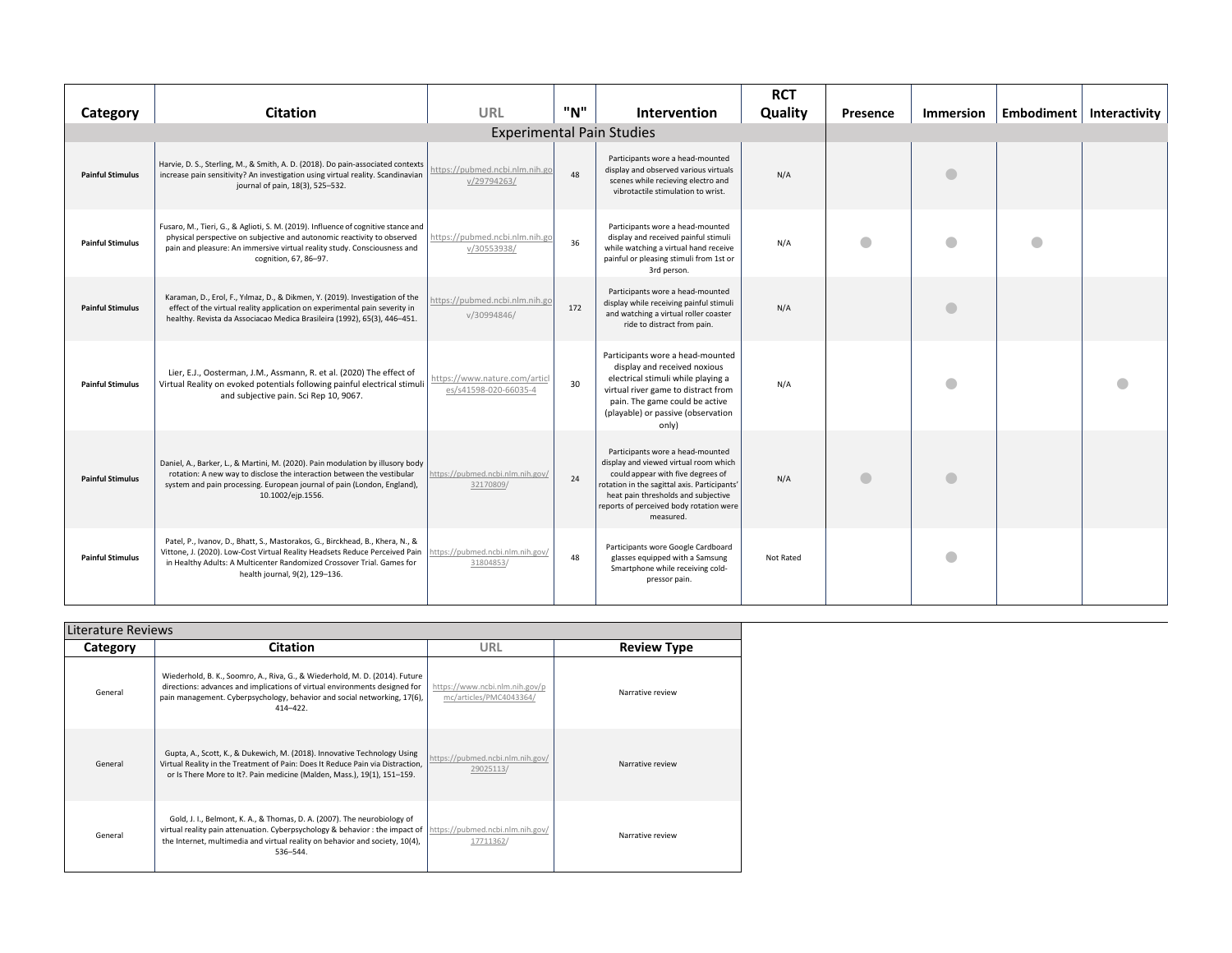|                      | <b>Literature Reviews</b>                                                                                                                                                                                                                                                               |                                               |                                     |  |  |  |  |  |
|----------------------|-----------------------------------------------------------------------------------------------------------------------------------------------------------------------------------------------------------------------------------------------------------------------------------------|-----------------------------------------------|-------------------------------------|--|--|--|--|--|
| Category             | <b>Citation</b>                                                                                                                                                                                                                                                                         | URL                                           | <b>Review Type</b>                  |  |  |  |  |  |
| General              | Malloy, K. M., & Milling, L. S. (2010). The effectiveness of virtual reality<br>distraction for pain reduction: a systematic review. Clinical psychology<br>review, 30(8), 1011-1018.                                                                                                   | https://pubmed.ncbi.nlm.nih.gov/<br>20691523/ | Systematic review                   |  |  |  |  |  |
| General              | Riva, G., Wiederhold, B. K., & Mantovani, F. (2019). Neuroscience of Virtual<br>Reality: From Virtual Exposure to Embodied Medicine. Cyberpsychology,<br>behavior and social networking, 22(1), 82-96.                                                                                  | https://pubmed.ncbi.nlm.nih.gov/<br>30183347/ | Systematic review and meta-analysis |  |  |  |  |  |
| General              | Mallari, B., Spaeth, E. K., Goh, H., & Boyd, B. S. (2019). Virtual reality as an<br>analgesic for acute and chronic pain in adults: a systematic review and meta-<br>analysis. Journal of pain research, 12, 2053-2085.                                                                 | https://pubmed.ncbi.nlm.nih.gov/<br>31308733/ | Systematic review and meta-analysis |  |  |  |  |  |
| General              | Li, A., Montaño, Z., Chen, V. J., & Gold, J. I. (2011). Virtual reality and pain<br>management: current trends and future directions. Pain management, 1(2),<br>$147 - 157.$                                                                                                            | https://pubmed.ncbi.nlm.nih.gov/<br>21779307/ | Scoping review                      |  |  |  |  |  |
| <b>Clinical Pain</b> | Garrett, B., Taverner, T., Gromala, D., Tao, G., Cordingley, E., & Sun, C.<br>(2018). Virtual Reality Clinical Research: Promises and Challenges. JMIR<br>serious games, 6(4), e10839.                                                                                                  | https://pubmed.ncbi.nlm.nih.gov/<br>30333096/ | Narrative review                    |  |  |  |  |  |
| Clinical Pain        | Wittkopf, P. G., Lloyd, D. M., Coe, O., Yacoobali, S., & Billington, J. (2019).<br>The effect of interactive virtual reality on pain perception: a systematic<br>review of clinical studies. Disability and rehabilitation, 1-12. Advance online<br>publication.                        | https://pubmed.ncbi.nlm.nih.gov/<br>31067135/ | Systematic review                   |  |  |  |  |  |
| Clinical Pain        | Pourmand, A., Davis, S., Marchak, A., Whiteside, T., & Sikka, N. (2018).<br>Virtual Reality as a Clinical Tool for Pain Management. Current pain and<br>headache reports, 22(8), 53.                                                                                                    | https://pubmed.ncbi.nlm.nih.gov/<br>29904806/ | Systematic review                   |  |  |  |  |  |
| Clinical Pain        | Chan, E., Foster, S., Sambell, R., & Leong, P. (2018). Clinical efficacy of virtual<br>reality for acute procedural pain management: A systematic review and meta-<br>analysis. PloS one, 13(7), e0200987.                                                                              | https://pubmed.ncbi.nlm.nih.gov/<br>30052655/ | Systematic review and meta-analysis |  |  |  |  |  |
| Clinical Pain        | Indovina, P., Barone, D., Gallo, L., Chirico, A., De Pietro, G., & Giordano, A.<br>(2018). Virtual Reality as a Distraction Intervention to Relieve Pain and<br>Distress During Medical Procedures: A Comprehensive Literature Review. The<br>Clinical journal of pain, 34(9), 858-877. | https://pubmed.ncbi.nlm.nih.gov/<br>29485536/ | Scoping review                      |  |  |  |  |  |
| Phantom Pain         | Rothgangel, A., & Bekrater-Bodmann, R. (2019). Mirror therapy versus<br>augmented/virtual reality applications: towards a tailored mechanism-based<br>treatment for phantom limb pain. Pain management, 9(2), 151-159.                                                                  | https://pubmed.ncbi.nlm.nih.gov/<br>30681034/ | Narrative review                    |  |  |  |  |  |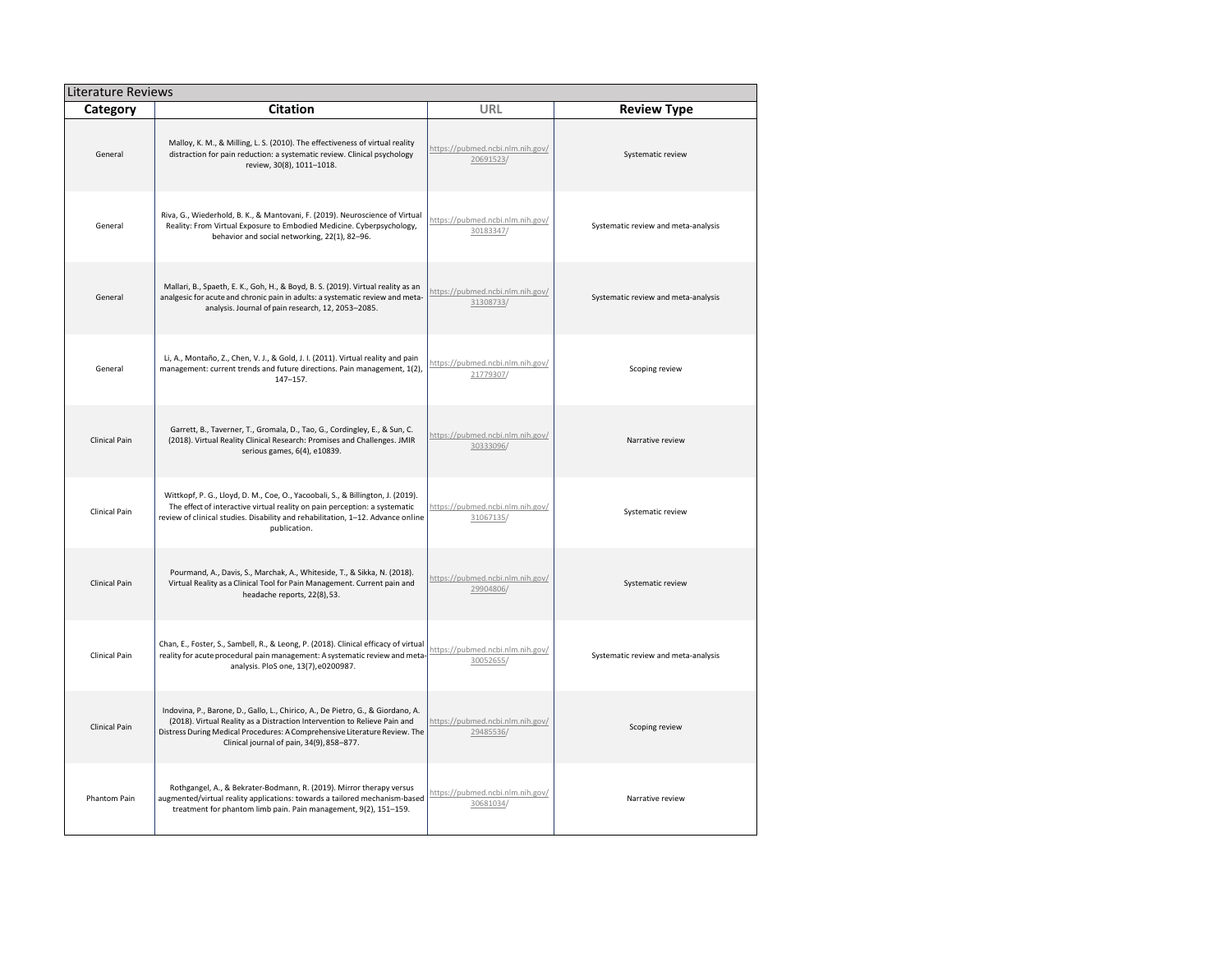| <b>Literature Reviews</b> |                                                                                                                                                                                                                                                                                                                                                                                                                  |                                                           |                                     |  |  |  |  |
|---------------------------|------------------------------------------------------------------------------------------------------------------------------------------------------------------------------------------------------------------------------------------------------------------------------------------------------------------------------------------------------------------------------------------------------------------|-----------------------------------------------------------|-------------------------------------|--|--|--|--|
| Category                  | <b>Citation</b>                                                                                                                                                                                                                                                                                                                                                                                                  | URL                                                       | <b>Review Type</b>                  |  |  |  |  |
| Phantom Pain              | Perry, B. N., Mercier, C., Pettifer, S. R., Cole, J., & Tsao, J. W. (2014). Virtual<br>reality therapies for phantom limb pain. European journal of pain (London,<br>England), 18(7), 897-899.                                                                                                                                                                                                                   | https://pubmed.ncbi.nlm.nih.gov/<br>25045000/             | Narrative review                    |  |  |  |  |
| Phantom Pain              | Herrador Colmenero, L., Perez Marmol, J. M., Martí-García, C., Querol<br>Zaldivar, M., Tapia Haro, R. M., Castro Sánchez, A. M., & Aguilar-Ferrándiz, M.<br>E. (2018). Effectiveness of mirror therapy, motor imagery, and virtual<br>feedback on phantom limb pain following amputation: A systematic review.<br>Prosthetics and orthotics international, 42(3), 288-298.                                       | https://pubmed.ncbi.nlm.nih.gov/<br>29153043/             | Systematic review                   |  |  |  |  |
| <b>Phantom Pain</b>       | Darbois, N., Guillaud, A., & Pinsault, N. (2018). Do Robotics and Virtual<br>Reality Add Real Progress to Mirror Therapy Rehabilitation? A Scoping<br>Review. Rehabilitation research and practice, 2018, 6412318.                                                                                                                                                                                               | https://www.ncbi.nlm.nih.gov/p<br>mc/articles/PMC6120256/ | Scoping review                      |  |  |  |  |
| <b>Burn Care</b>          | Sharar, S. R., Miller, W., Teeley, A., Soltani, M., Hoffman, H. G., Jensen, M. P.,<br>& Patterson, D. R. (2008). Applications of virtual reality for pain<br>management in burn-injured patients. Expert review of neurotherapeutics,<br>8(11), 1667-1674.                                                                                                                                                       | https://pubmed.ncbi.nlm.nih.gov/<br>18986237/             | Narrative review                    |  |  |  |  |
| <b>Burn Care</b>          | Scapin, S., Echevarría-Guanilo, M. E., Boeira Fuculo Junior, P. R., Gonçalves,<br>N., Rocha, P. K., & Coimbra, R. (2018). Virtual Reality in the treatment of<br>burn patients: A systematic review. Burns : journal of the International<br>Society for Burn Injuries, 44(6), 1403-1416.                                                                                                                        | https://pubmed.ncbi.nlm.nih.gov/<br>29395400/             | Systematic review                   |  |  |  |  |
| <b>Burn Care</b>          | Morris, L. D., Louw, Q. A., & Grimmer-Somers, K. (2009). The effectiveness of<br>virtual reality on reducing pain and anxiety in burn injury patients: a<br>systematic review. The Clinical journal of pain, 25(9), 815-826.                                                                                                                                                                                     | https://pubmed.ncbi.nlm.nih.gov/<br>19851164/             | Systematic review                   |  |  |  |  |
| <b>Burn Care</b>          | Luo, H., Cao, C., Zhong, J., Chen, J., & Cen, Y. (2019). Adjunctive virtual<br>reality for procedural pain management of burn patients during dressing<br>change or physical therapy: A systematic review and meta-analysis of<br>randomized controlled trials. Wound repair and regeneration : official<br>publication of the Wound Healing Society [and] the European Tissue Repair<br>Society, 27(1), 90-101. | https://pubmed.ncbi.nlm.nih.gov/<br>30480854/             | Systematic review and meta-analysis |  |  |  |  |
| Pediatric Pain            | Won, A. S., Bailey, J., Bailenson, J., Tataru, C., Yoon, I. A., & Golianu, B.<br>(2017). Immersive Virtual Reality for Pediatric Pain. Children (Basel,<br>Switzerland), 4(7), 52.                                                                                                                                                                                                                               | https://pubmed.ncbi.nlm.nih.gov/<br>28644422/             | Narrative review                    |  |  |  |  |
| Pediatric Pain            | Arane, K., Behboudi, A., & Goldman, R. D. (2017). Virtual reality for pain and<br>anxiety management in children. Canadian family physician Medecin de<br>famille canadien, 63(12), 932-934.                                                                                                                                                                                                                     | https://pubmed.ncbi.nlm.nih.gov/<br>29237632/             | Narrative review                    |  |  |  |  |
| Pediatric Pain            | Eijlers, R., Utens, E., Staals, L. M., de Nijs, P., Berghmans, J. M., Wijnen, R.,<br>Hillegers, M., Dierckx, B., & Legerstee, J. S. (2019). Systematic Review and<br>Meta-analysis of Virtual Reality in Pediatrics: Effects on Pain and Anxiety.<br>Anesthesia and analgesia, 129(5), 1344-1353.                                                                                                                | https://pubmed.ncbi.nlm.nih.gov/<br>31136330/             | Systematic review and meta-analysis |  |  |  |  |